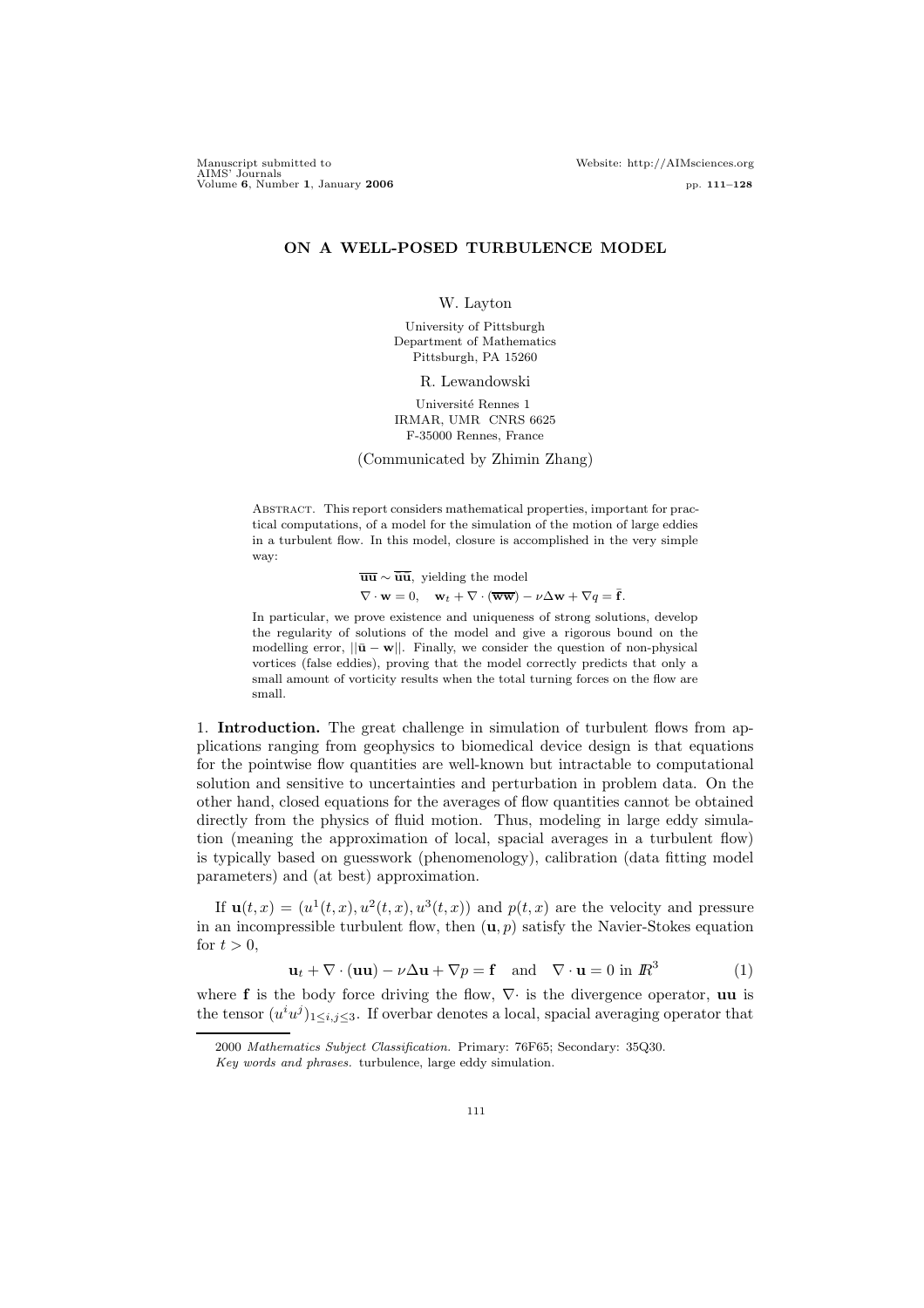commutes with differentiation, then, averaging (1) gives the following non-closed equations for  $\overline{\mathbf{u}}, \overline{p}$  in  $]0, \infty[\times \mathbb{R}^3$ :

$$
\nabla \cdot \overline{\mathbf{u}} = 0 \quad \text{and} \quad \overline{\mathbf{u}}_t + \nabla \cdot (\overline{\mathbf{u}} \overline{\mathbf{u}}) - \nu \Delta \overline{\mathbf{u}} + \nabla \overline{p} = \overline{\mathbf{f}}.
$$
 (2)

The famous closure problem which we study herein arises because  $\overline{\mathbf{u} \mathbf{u}} \neq \mathbf{u} \mathbf{u}$ . To isolate the turbulence closure problem from the difficult question of wall laws for near wall turbulence, we study (2) subject to periodic boundary conditions (and zero mean)

$$
\begin{cases}\n\mathbf{u}(x+L\mathbf{e}_j,t) = \mathbf{u}(t,x) \\
\int_Q \mathbf{u}_0(x)dx = \int_Q \mathbf{u}(t,x)dx = \int_Q \mathbf{f}(t,x) dx = 0,\n\end{cases}
$$
\n(3)

where  $Q = [0, L]^3$ . The closure problem is to replace the tensor  $\overline{u} \overline{u}$  with a tensor  $S(\mathbf{u}, \mathbf{u})$  depending only on  $\overline{\mathbf{u}}$  (and not **u**). There are very many closure models proposed in large eddy simulation (or LES) (see Sagaut [21] and [10] for examples) reflecting the centrality of closure in turbulence simulation. Calling  $\mathbf{w}, q$  the resulting approximations to  $\overline{\mathbf{u}}, \overline{p}$ , we are led to considering the model,

$$
\nabla \cdot \mathbf{w} = 0 \quad \text{and} \quad \mathbf{w}_t + \nabla \cdot S(\mathbf{w}, \mathbf{w}) - \nu \Delta \mathbf{w} + \nabla q = \overline{\mathbf{f}}.
$$
 (4)

With any reasonable averaging operator, the true averages,  $\overline{\mathbf{u}}, \overline{p}$  are smoother than  $u, p$ . Thus, solutions of any derived model such as (4) should be more regular than the Navier-Stokes equations. However, in spite of the intense interest in closure models for turbulence, there are very few whose mathematical development even parallels that of the NSE, e.g., [18], [10], [11] [21], [16].

In this report, we consider the simplest, accurate closure model. If u is a constant flow then  $\mathbf{u} = \overline{\mathbf{u}}$ . The simple closure model (that is exact on constant flows) is

$$
\overline{\mathbf{u}\mathbf{u}} \cong \overline{\overline{\mathbf{u}}}\overline{\mathbf{u}} (=: S(\overline{\mathbf{u}}, \overline{\mathbf{u}})), \tag{5}
$$

leading to

$$
\nabla \cdot \mathbf{w} = 0 \quad \text{and} \quad \mathbf{w}_t + \nabla \cdot (\overline{\mathbf{w}\mathbf{w}}) - \nu \Delta \mathbf{w} + \nabla q = \overline{\mathbf{f}}.
$$
 (6)

In some sense, (5) is the most basic (hence zeroth) model in LES. It can arise by dropping the cross and Reynolds terms and keeping only the Leonard/resolved term [12]. It is the zeroth Stolz-Adams ADM model [19], [20]. It is the rational model [7] truncated to  $O(\delta^2)$  terms.

We shall show that the model  $(6)$  has the mathematical properties which are expected of a model derived from the NSE by an averaging operation and which are important for practical computations using (6).

The averaging operator chosen in (6) is a differential filter, [6], [3], [7], [16]. Let  $\delta > 0$  denote the averaging radius (typically related to the finest computationally feasible mesh used in a simulation of (6)). Given a periodic function  $\phi(x) \in L^2(\Omega)$ , define its average  $\overline{\phi}$  to be the unique *Q*-periodic solution of

$$
A\overline{\phi} := -\delta^2 \Delta \overline{\phi} + \overline{\phi} = \phi \quad \text{in } \mathbb{R}^3, \quad \phi(x + L\mathbf{e}_j) = \phi(x).
$$

Because of the zeroth order term in A, this periodic problem is well posed without the assumption of zero mean on the RHS. With this averaging, the model (5) has consistency  $O(\delta^2)$ :

 $\overline{\mathbf{u}\mathbf{u}} = \overline{\mathbf{u}}\overline{\mathbf{u}} + O(\delta^2)$ , for smooth **u**.

We prove that the model  $(6)$  has a unique, strong solution and that the smoothness of this solution is limited only by the smoothness of the problem data  $\mathbf{u}_0$  and  $\mathbf{f}$ .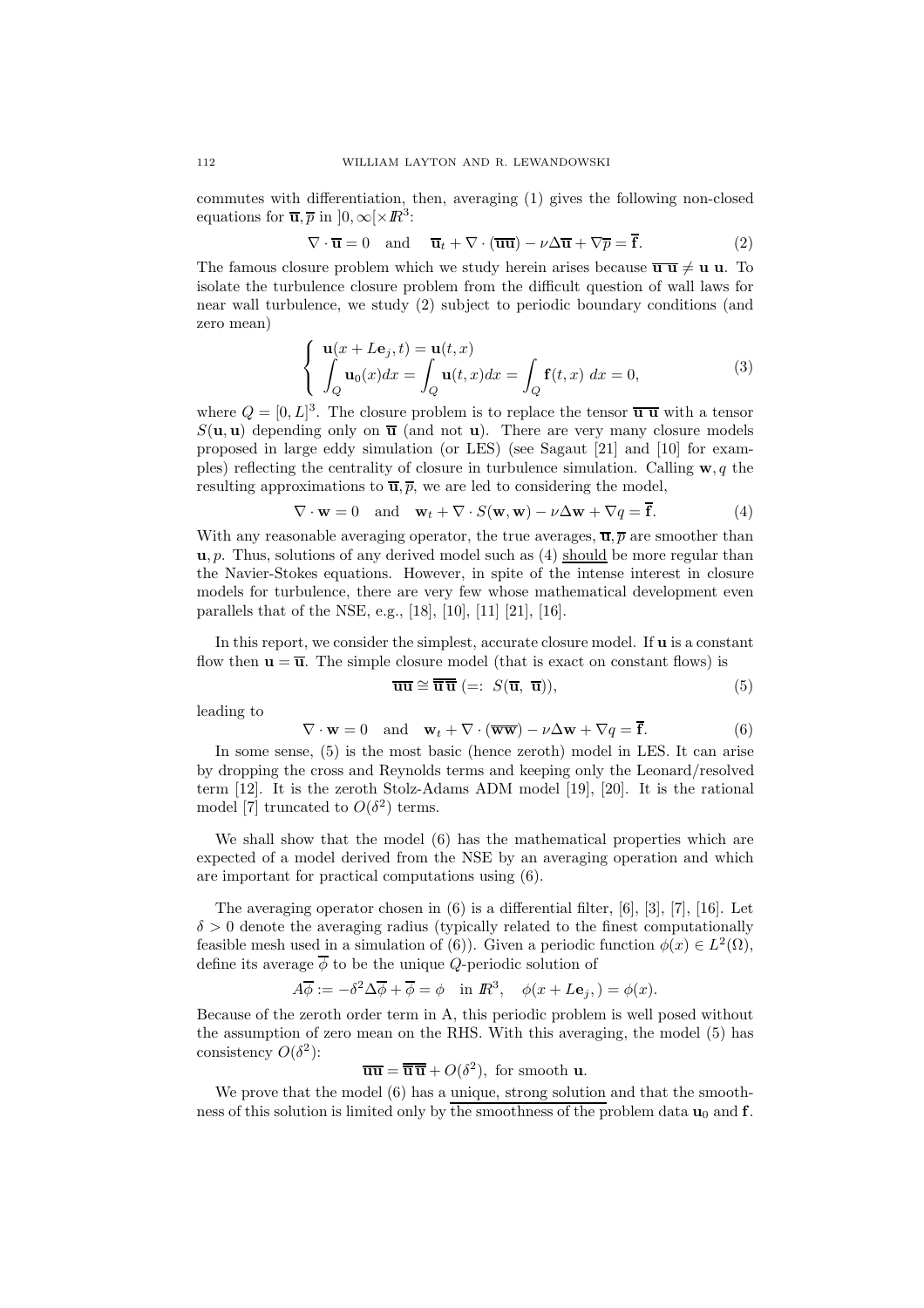These properties are essential for numerical simulations. We prove that as  $\delta \to 0$ , the solution of the model is such that  $w \to u$  (the solution of the NSE) in the appropriate sense. This property is critical for consistency of the solution of the model with the true flow averages. Finally, we introduce the question of spurious vorticity/eddies generated by the model and give one weakly positive result.

The development of these mathematical properties is based upon a skew symmetry property of the model's nonlinearity and the energy estimate it induces. To be specific, for sufficiently smooth functions which are periodic and divergence free

$$
\int_{Q} \nabla \cdot (\overline{\mathbf{w}\mathbf{w}}) \cdot A\mathbf{w} \, dx = \int_{Q} \nabla \cdot (\mathbf{w}\mathbf{w}) \cdot A^{-1} A\mathbf{w} \, dx = \int_{Q} \nabla \cdot (\mathbf{w}\mathbf{w}).\mathbf{w} \, dx = 0.
$$

Thus, (loosely speaking) multiplying the model by Aw and integrating over the domain shows that w satisfies the very strong stability property

$$
\sup_{0 \leq t \leq T} \{ ||\mathbf{w}(t, \cdot)||^2 + \delta^2 ||\nabla \mathbf{w}(t, \cdot)||^2 \} + \nu \int_0^T (||\nabla \mathbf{w}(t, \cdot)||^2 + \delta^2 ||\Delta \mathbf{w}(t, \cdot)||^2) dt \leq C(\nu, T, \overline{\mathbf{u}_0}, \mathbf{f}),
$$
\n(7)

where  $|| \cdot ||$  is the  $L^2$  norm defined by

$$
\forall \mathbf{v} \in (L_{loc}^2(\mathbb{R}^3))^3, \quad \mathbf{v} \text{ is } Q-\text{periodic}, \quad ||\mathbf{v}||^2 = \int_Q |\mathbf{v}(x)|^2 dx.
$$

This property is also shared by suitably defined weak solutions of the model proven to exist in [17]. Exploiting this strong stability property, we shall first prove existence and regularity of strong solutions to the model. Before giving the statement of our main result, we first define the spaces we shall use. Being given  $k \geq 0$ , let  $W_k$  denote the space

$$
W_k = \left\{ \mathbf{v} \in (H_{loc}^k(\mathbb{R}^3))^3, \mathbf{v} \text{ is } Q - \text{periodic}, \int_Q \mathbf{v} = 0 \right\},\tag{8}
$$

and let  $V_k$  denote the space

$$
V_k = \{ \mathbf{v} \in W_k, \, \nabla \cdot \mathbf{v} = 0 \} \,. \tag{9}
$$

We shall also consider the spaces

$$
\mathcal{W} = \left\{ \mathbf{v} \in (C_{loc}^{\infty}(\mathbb{R}^3))^3, \mathbf{v} \text{ is } Q - \text{periodic}, \int_Q \mathbf{v} = 0 \right\},\tag{10}
$$

and

$$
\mathcal{V} = \{ \mathbf{v} \in \mathcal{W}, \, \nabla \cdot \mathbf{v} = 0 \} \,. \tag{11}
$$

**Theorem 1.** For any  $\mathbf{u}_0 \in V_0$ ,  $\mathbf{f} \in L^2([0,T], V'_1)$  the model (6) has a unique solution

$$
(\mathbf{w}, q) \in [L^2([0, T], V_2) \cap L^{\infty}([0, T], V_1] \times L^2([0, T], L^2_{loc}(\mathbb{R}^3)), \tag{12}
$$

where for all  $t \in ]0, T]$ , Q  $q(t, x)dx = 0$  and the energy equality holds:

$$
\begin{cases}\n\frac{1}{2} \int_{Q} (|\mathbf{w}(t,x)|^{2} + \delta^{2} |\nabla \mathbf{w}(t,x)|^{2}) dx \\
+ \nu \int_{0}^{t} \int_{Q} (|\nabla \mathbf{w}(x,t')|^{2} + \delta^{2} |\Delta \mathbf{w}(x,t')|^{2}) dx dt' \\
= \frac{1}{2} \left( \int_{Q} (|\overline{\mathbf{u}}_{0}(x)|^{2} + \delta^{2} |\nabla \overline{\mathbf{u}}_{0}(x)|^{2}) dx \right) + \int_{0}^{t} \int_{Q} \mathbf{f} \cdot \mathbf{w} dx dt'.\n\end{cases}
$$
\n(13)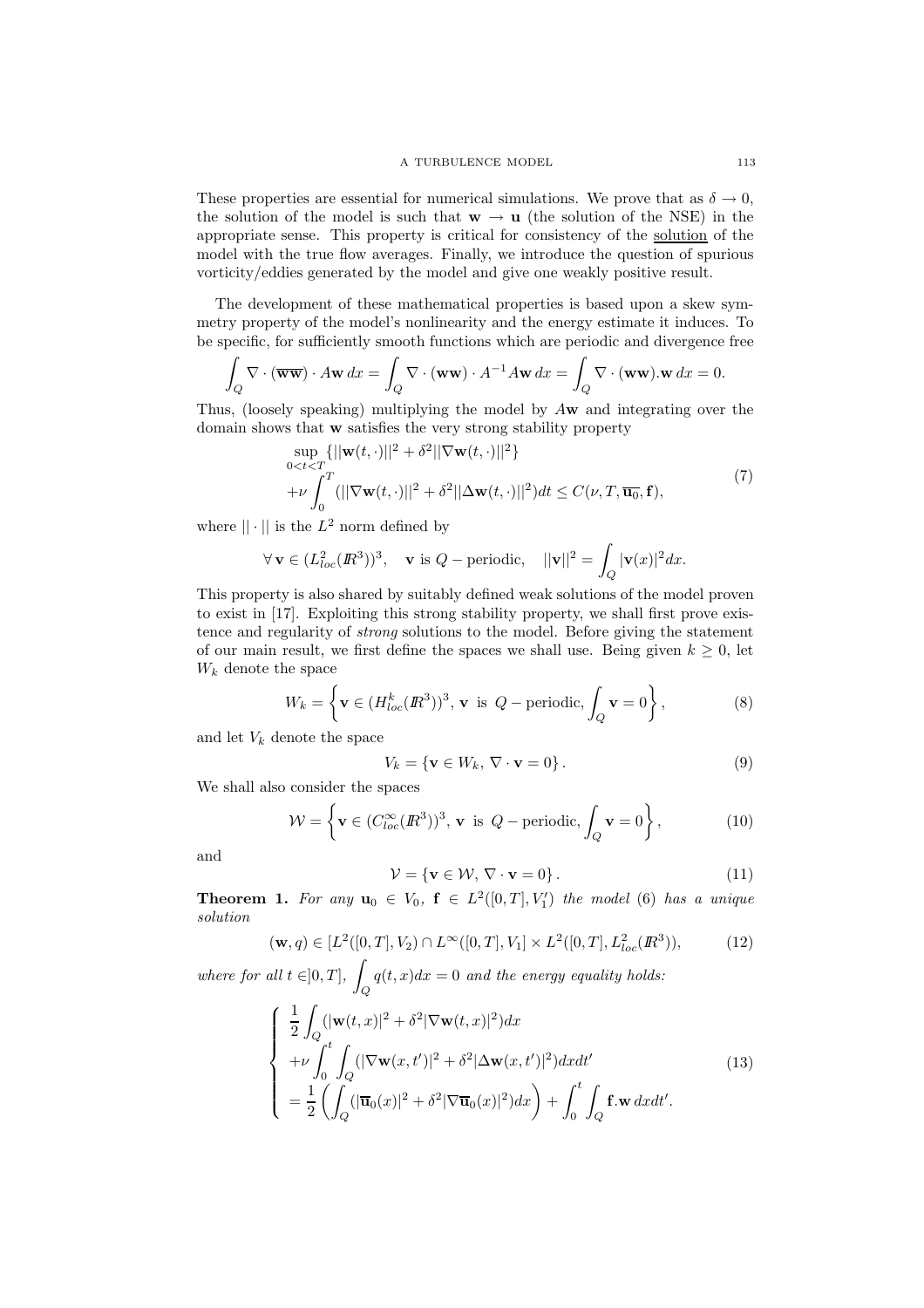In addition, let  $k \geq 0$ . If  $\mathbf{u}_0 \in V_{\text{sup}(0,k-1)}$  and  $\mathbf{f} \in L^2([0,T], W_{k-1})$ , then the solution is such that  $\mathbf{w} \in L^2([0,T], V_{k+2}) \cap L^{\infty}([0,T], V_{k+1})$  and  $q \in L^2([0,T], H_{loc}^k(\mathbb{R}^3)).$ 

**Remark 1.** On the left-hand side of (13) for  $\delta$  fixed and the viscosity  $\nu \to 0$ , we retain a quite strong regularity property  $\mathbf{w} \in L^{\infty}(0,T; V_1)$ . Using this observation, existence can also be proven for the Euler model that arises by setting the viscosity coefficient  $\nu = 0$  in (6). (This fact was pointed out to the author W.L. by D. D. Holm and E. Titi.)

**Corollary 1.** Consider the model (6) with  $\nu = 0$  and  $\delta > 0$ . For any  $\mathbf{u}_0 \in V_0$ ,  $f \in L^2([0,T],W_0)$ , the Euler LES model

$$
\nabla \cdot \mathbf{w} = 0, \quad and \quad \mathbf{w}_t + \nabla \cdot (\overline{\mathbf{w}\mathbf{w}}) + \nabla q = \overline{\mathbf{f}}
$$

has a unique weak solution. That weak solution satisfies the energy equality:

$$
\frac{1}{2}(||\mathbf{w}(t,\cdot)||^2 + \delta^2 ||\nabla \mathbf{w}(t,\cdot)||^2) \tag{14}
$$
\n
$$
= \frac{1}{2} \left( \int_Q (|\overline{\mathbf{u}}_0(x)|^2 + \delta^2 |\nabla \overline{\mathbf{u}}_0(x)|^2) dx \right) + \int_0^t \int_Q \mathbf{f}(t',x) \mathbf{w}(t',x) dx dt'.
$$

One of the most important criteria in evaluating a model is that it be accurate. Yet, there are few analytical studies of  $||\mathbf{w} - \overline{\mathbf{u}}||$  primarily because of deficiencies in the analytical tools available. We are not able herein to give a complete and comprehensive, á priori proof of the model's accuracy. Nevertheless, we prove some partial results that confirm that the model has properties expected of one derived by averaging from the NSE. For example, we show in Section 3 that as  $\delta \to 0$  there is a subsequence  $\delta_i$  with

$$
\mathbf{w} \to \mathbf{u}
$$
, a weak solution of the NSE, as  $\delta_j \to 0$ 

and if that weak solution u is unique

$$
\mathbf{w} \to \mathbf{u} \quad \text{as} \quad \delta \to 0.
$$

This result addresses the issue of "consistency in the limit" [11] as  $\delta \to 0$  of the model. The model (6) and Camassa-Holm model ([5]) have a similar energy balance and both satisfy a limit-consistency result.

Let  $\bar{\tau}$  denote the modeling consistency error tensor

$$
\overline{\tau}(\mathbf{u},\mathbf{u}):=\overline{\overline{\mathbf{u}}}\,\overline{\overline{\mathbf{u}}}-\overline{\mathbf{u}\mathbf{u}}
$$

then it is straightforward to see that the true flow averages  $\overline{u}$  satisfy

$$
\overline{\mathbf{u}}_t + \nabla \cdot (\overline{\overline{\mathbf{u}} \ \overline{\mathbf{u}}}) - \nu \Delta \overline{\mathbf{u}} + \nabla \overline{p} = \overline{\mathbf{f}} + \nabla \cdot \overline{\tau}
$$

and the error in the model  $\mathbf{e} = \overline{\mathbf{u}} - \mathbf{w}$  satisfies an equation driven only by the averaged consistency error  $\nabla \cdot \overline{\tau}$ :

$$
\mathbf{e}_t + \nabla \cdot (\overline{\mathbf{u}} \ \overline{\mathbf{u}} - \mathbf{w} \mathbf{w}) - \nu \Delta \mathbf{e} + \nabla (\overline{p} - q) = \nabla \cdot \overline{\tau}.
$$

Thus,  $||e||$  being small depends upon two factors: a small consistency error,  $||\overline{\tau}||$ small, and a strong enough stability property that  $||e||$  is bounded by some norm of  $\overline{\tau}$ . If the stability constants in this bound are to be independent of  $\delta$ , then (with the analytic tools available at this time) an extra condition ensuring global uniqueness of u is necessary. In Section 3, we prove such a bound (which ensures the model is verifiable in the sense of [10]. The other criteria is that  $||\overline{\tau}||$  is small as  $\delta \to 0$ . This is often performed by computational experiments, see the discussion in [9]. Herein, we give in Section 3, analytical bounds verifying that  $\overline{\tau} \to 0$  (with rates) as

=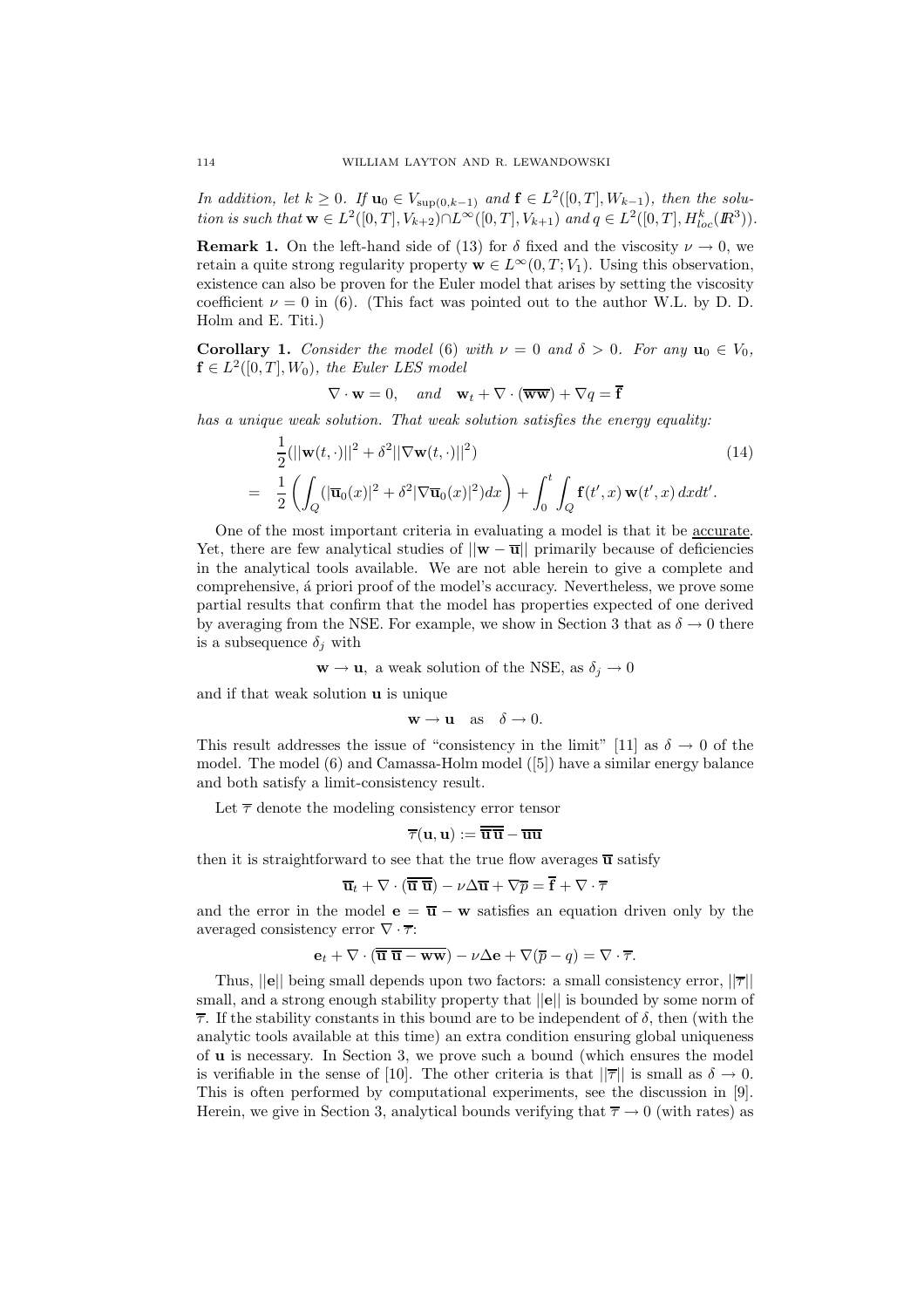$\delta \rightarrow 0$  for smooth enough solutions **u** of the NSE. One main open question is that the natural norm on  $\bar{\tau}$  for verifiability is stronger than the natural norm on  $\bar{\tau}$  for evaluating the model's consistency error.

Lastly, we consider the question of spurious vorticity  $\boldsymbol{\omega} = \nabla \times \mathbf{w}$ . Our result on this question is positive but weak. We show that if  $\nabla \times \mathbf{u}_0 \equiv 0$  and  $\nabla \times \mathbf{f} \equiv 0$ then (correctly)  $\omega \equiv 0$  and that the zero vorticity state is stable: if  $\nabla \times \mathbf{u}_0 \equiv 0$  and  $\nabla \times \mathbf{f} \equiv 0$  are both small then  $\boldsymbol{\omega}$  is comparably small.

# 2. Uniqueness, Regularity and Stability of the Model.

2.1. **Background.** Let  $p \ge 1$ , and let  $L^p_{\sharp}$  the space defined by

$$
L^p_{\sharp} = \left\{ \varphi \in L^p_{loc}(\mathbb{R}^3), \, \varphi \text{ is } Q-\text{periodic} \right\}
$$

equipped with the norm

$$
||\varphi||_{L^p_{\sharp}}=\left(\int_{Q}|\varphi(x)|^pdx\right)^{\frac{1}{p}}.
$$

Let  $W^{k,p}_{\sharp}$   $(k \geq 1)$  denote the space defined by

$$
W^{k,p}_{\sharp} = \left\{ \varphi \in W^{k,p}_{loc}(\mathbb{R}^3), \varphi \text{ is } Q-\text{periodic} \right\},\
$$

equipped with the norm

$$
||\varphi||_{W^{k,p}_{\sharp}}=\sum_{q=1}^k\left(\int_Q|\nabla^q\varphi(x)|^pdx\right)^{\frac{1}{p}}+||\varphi||_{L^p_{\sharp}}.
$$

We also note  $H^k_{\sharp} = W^{k,2}_{\sharp}$ . Notice that if

$$
W_{\sharp,0}^{k,p} = \left\{ \varphi \in W_{\sharp}^{k,p}, \int_{Q} \varphi(x) dx = 0 \right\},\,
$$

then the space  $W_{\sharp,0}^{k,p}$  can be equipped with the norm

$$
||\varphi||_{W^{1,p}_{\sharp,0}}=\sum_{q=1}^k\left(\int_Q|\nabla^q\varphi(x)|^pdx\right)^{\frac{1}{p}}.
$$

In particular, the space  $W_k$  introduced by the definition (8) is the space  $(W_{\sharp,0}^{2,k})^3$  =  $(H_{\sharp,0}^k)^3.$ 

The averaging operator A is defined by

$$
A\overline{\phi} := -\delta^2 \Delta \overline{\phi} + \overline{\phi} = \phi \quad \text{in } \mathbb{R}^3 \quad \text{and} \quad \phi(x + L\mathbf{e}_j) = \phi(x). \tag{15}
$$

defining an operator  $A: W^{1,p}_{\sharp} \to (W^{1,p'}_{\sharp})'$ . One easily sees that A is self-adjoint and has the regularity property

$$
\forall r, \quad \forall \phi \in H^r_{\sharp}, \quad \overline{\phi} = A^{-1} \phi \in H^{r+2}_{\sharp}.
$$
 (16)

Recall that the function spaces  $W_k$ ,  $V_k$ ,  $W$  and  $V$  are defined by (8), (9), (10) and (11). In particular  $V_k = \{ \mathbf{v} \in W_k, \nabla \cdot \mathbf{v} = 0 \}$ . It has been shown in [17] that when  $\mathbf{u}_0 \in V_0$ ,  $\mathbf{f} \in L^2([0,T], V_1')$  $(17)$ 

$$
= 1 \cdot 1 \cdot 1 \cdot 1 \cdot 1 \cdot 1
$$

then (6) has a weak solution  $(\mathbf{w}, q)$  where **w** is such that

$$
\mathbf{w} \in L^2([0,T], V_2) \cap L^{\infty}([0,T], V_1).
$$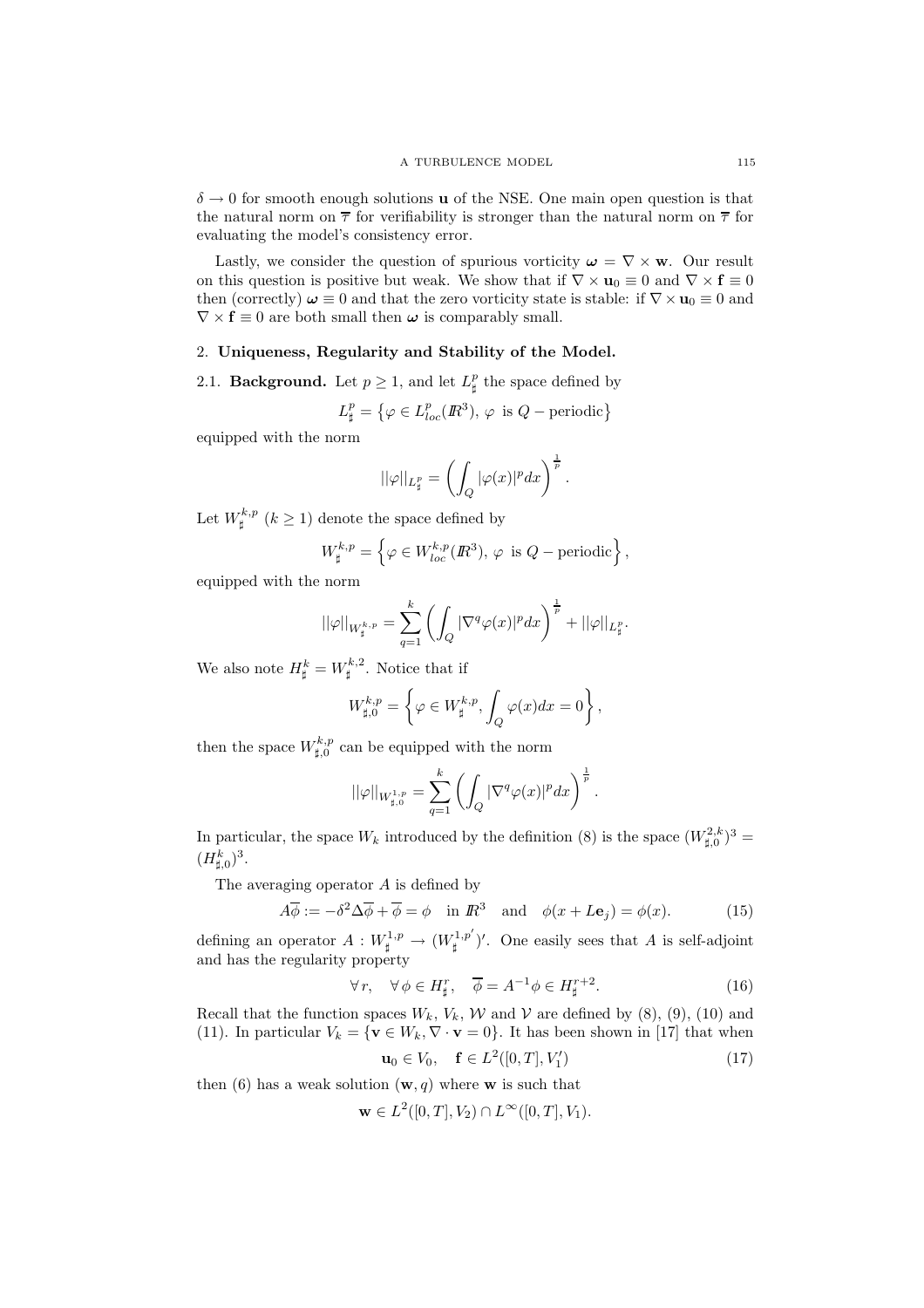Notice such a result makes sense because light modification of the results in [8] vield  $\overline{\mathcal{V}} = V_1$ .

Throughout the section, we assume that (17) holds. The pressure term is subjected to satisfy  $\overline{\phantom{a}}$  $q=0.$ 

2.2. Uniqueness. We first prove the following uniqueness result.

Q

**Theorem 2.** Assume that (17) holds. Then there exists at most one solution to (6).

*Proof.* Let  $(\mathbf{w}_1, q_1)$  and  $(\mathbf{w}_2, q_2)$  be two solutions to (6). Write  $\boldsymbol{\phi} = \mathbf{w}_2 - \mathbf{w}_1$ ,  $r = q_2 - q_1$ . Thus  $\phi$  is solution to the problem

$$
\begin{cases}\n\phi_t + \nabla \cdot (\overline{\mathbf{w}_2 \mathbf{w}_2 - \mathbf{w}_1 \mathbf{w}_1}) - \nu \Delta \phi + \nabla r = 0, \\
\nabla \cdot \phi = 0, \\
\phi_{t=0} = 0,\n\end{cases}
$$
\n(18)

subject to periodic boundary conditions with zero mean. Notice that by using Schartz rule in the absence of boundaries one has in the sense of the distributions (see in [22]),

 $\nabla \cdot (\overline{\mathbf{w}_2 \mathbf{w}_2 - \mathbf{w}_1 \mathbf{w}_1}) = A^{-1} \nabla \cdot (\mathbf{w}_2 \mathbf{w}_2 - \mathbf{w}_1 \mathbf{w}_1).$ 

Using  $A\phi$  as test function in (18) and integrating in space on a cell yields

$$
\begin{cases}\n\frac{d}{2dt} \int_{Q} (|\phi|^{2} + \delta^{2} |\nabla \phi|^{2}) + \nu \int_{Q} (|\nabla \phi|^{2} + \delta^{2} |\Delta \phi|)^{2} \\
= - \int_{Q} A^{-1} \nabla \cdot (\mathbf{w}_{2} \mathbf{w}_{2} - \mathbf{w}_{1} \mathbf{w}_{1}). A \phi\n\end{cases}
$$
\n(19)

We focus our attention on the r.h.s of (19). By using self-adjointness of A one has

$$
\int A^{-1} \nabla \cdot (\mathbf{w}_2 \mathbf{w}_2 - \mathbf{w}_1 \mathbf{w}_1). A \phi = \int \nabla \cdot (\mathbf{w}_2 \mathbf{w}_2 - \mathbf{w}_1 \mathbf{w}_1). \phi.
$$

Furthermore, using the incompressibility constraint, one obtains after an easy algebraic computation and an integration by parts,

$$
\int_Q \nabla \cdot (\mathbf{w}_2 \mathbf{w}_2 - \mathbf{w}_1 \mathbf{w}_1) \cdot \boldsymbol{\phi} = - \int_Q (\boldsymbol{\phi} \nabla) \boldsymbol{\phi} \cdot \mathbf{w}_1.
$$

Finally,

$$
\frac{d}{2dt} \int_Q (|\phi|^2 + \delta^2 |\nabla \phi|^2) + \nu \int_Q (|\nabla \phi|^2 + \delta^2 |\Delta \phi|)^2 = \int_Q (\phi \nabla) \phi \cdot \mathbf{w}_1.
$$
 (20)

By Cauchy-Schwarz inequality,

$$
\left|\int_Q (\phi \nabla) \phi \cdot \mathbf{w}_1\right| \leq ||\mathbf{w}_1||_{(L^4_\sharp)^3} ||\phi||_{(L^4_\sharp)^3} ||\nabla \phi||_{(L^2_\sharp)^3}.
$$

Since

$$
\mathbf{w}_1, \mathbf{w}_2, \phi \in L^2([0, T], V_2) \cap L^\infty([0, T], V_1) \subset L^\infty([0, T], (L^4_\sharp)^3),
$$

(by using Sobolev embedding theorem) it follows that

$$
||\mathbf{w}_1||_{(L^4_\sharp)^3} ||\boldsymbol{\phi}||_{(L^4_\sharp)^3} ||\nabla \boldsymbol{\phi}||_{(L^2_\sharp)^3} \leq C ||\nabla \boldsymbol{\phi}||^2_{(L^2_\sharp)^3},
$$

where  $C$  is a constant which only depends on the data  $f$  and  $u_0$ . Finally, with  $C' = C'(\delta)$ 

$$
C||\nabla \phi||_{L^2}^2 \leq C'(\int_Q (|\phi|^2 + \delta^2 |\nabla \phi|^2)).
$$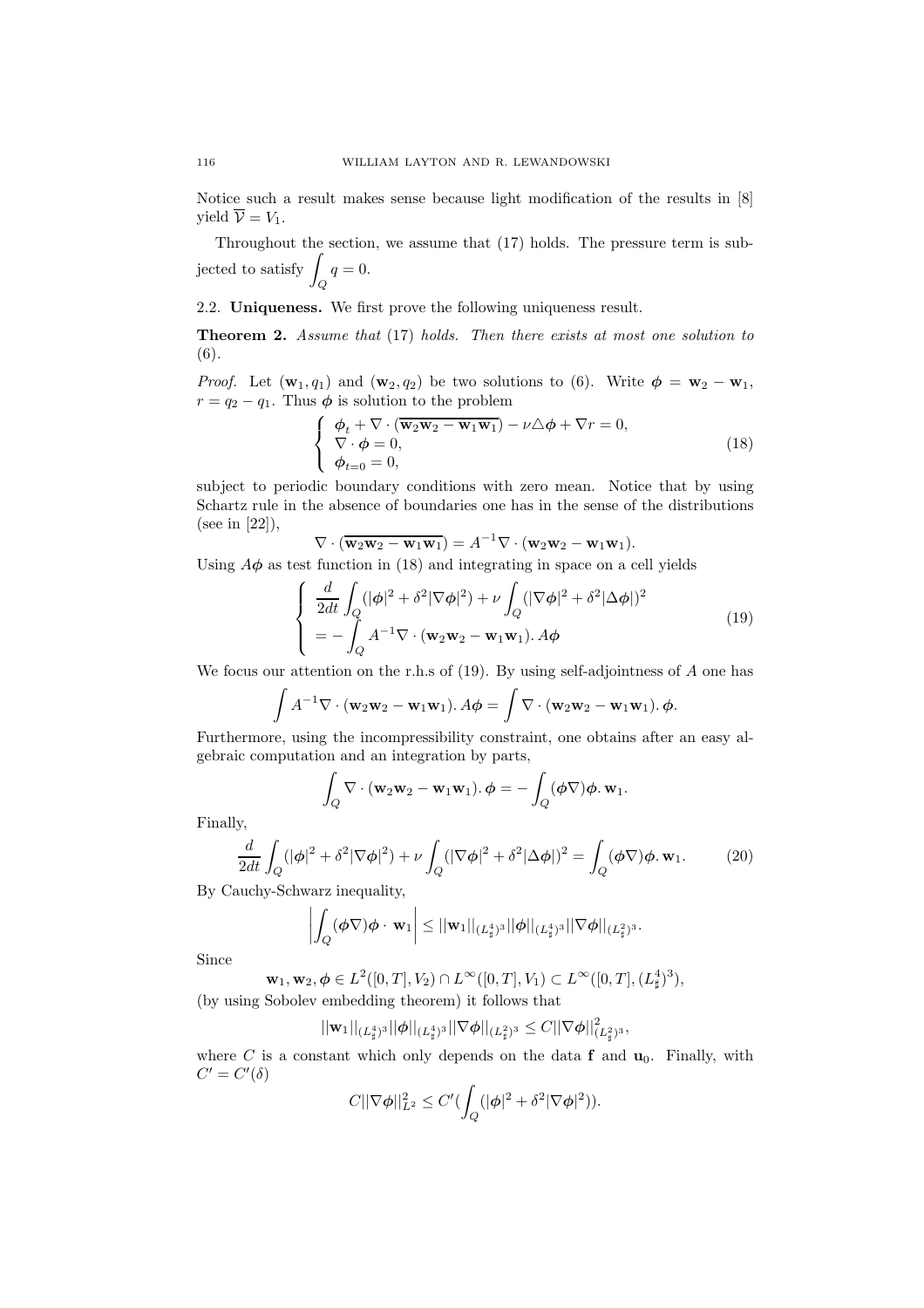By putting all of this together, one sees that (20) implies that

$$
\frac{d}{2dt} \int_Q (|\phi|^2 + \delta^2 |\nabla \phi|^2) \le C' \bigl( \int_Q (|\phi|^2 + \delta^2 |\nabla \phi|^2) \bigr).
$$

Since  $|\phi|^2 + \delta^2 |\nabla \phi|^2$  vanishes when  $t = 0$ , Gronwall's Lemma implies that it vanishes for almost every t. Hence, uniqueness follows and the theorem is proven.  $\Box$ 

2.3. Regularity. The aim of this subsection is the proof of the following regularity.

**Theorem 3.** Let  $k \geq 0$ . Assume that  $u_0 \in V_{\text{sup}(0,k-1)}$  and  $\mathbf{f} \in L^2([0,T], W_{k-1})$ . Then the solution  $(\mathbf{w}, q)$  of problem (6) is such that

$$
\begin{cases} \mathbf{w} \in L^{2}([0, T], V_{k+2}) \cap L^{\infty}([0, T], V_{k+1}), \\ q \in L^{2}([0, T], H_{\sharp}^{k}). \end{cases}
$$
(21)

In the result above, one uses the convention  $W_{-1} = V'_1$ .

**Corollary 2.** When  $k \geq 2$ , w is continuous in time and space. When f and  $\mathbf{u}_0$ are  $C^{\infty}$ , then  $(\mathbf{w}, q)$  is  $C^{\infty}$  in space and time.

*Proof.* In the following,  $D^k$  denotes any partial derivative of total order k. The result is already proven when  $k = 0$ . Let  $k > 1$ . Assume

$$
\mathbf{u}_0 \in V_{\sup(0,k-1)} \quad \text{and} \quad \mathbf{f} \in L^2([O,T], W_{k-1}). \tag{22}
$$

Assume also that:

$$
\begin{cases}\n\text{for any } q = 0, \dots, k - 1 \\
\text{and for any derivative operator of order } q, D^q,\n\end{cases} \tag{23}
$$
\n
$$
D^q \mathbf{w} \in L^2([0, T], V_2) \cap L^\infty([0, T], V_1).
$$

In addition to (23), one assumes that all the constants involved only depend on the data  $\mathbf{u}_0$  and f.

It remains to prove that (23) implies

$$
D^{k} \mathbf{w} \in L^{2}([0, T], V_{2}) \cap L^{\infty}([0, T], V_{1}).
$$
\n(24)

By taking the  $k^{th}$  derivative of (6) and using the classical Schwartz rule, one has in the sense of the distributions

$$
\begin{cases}\nD^k \mathbf{w}_t + \nabla \cdot (\overline{D^k(\mathbf{w}\mathbf{w})}) - \nu \triangle D^k \mathbf{w} + \nabla D^k q = D^k \overline{\mathbf{f}},\\ \nabla \cdot D^k \mathbf{w} = 0,\\ \nD^k \mathbf{w}_{t=0} = D^k \mathbf{w}_0 = D^k \overline{\mathbf{u}_0},\n\end{cases} \tag{25}
$$

where boundary conditions remain periodic and still with zero mean and the initial condition with zero divergence and mean. Taking  $AD<sup>k</sup>$  w as test function in (25) and using the self-adjointness of the operator A yields

$$
\begin{cases}\n\frac{d}{2dt} \int_{Q} (|D^k \mathbf{w}|^2 + \delta^2 |\nabla D^k \mathbf{w}|^2) + \nu \int_{Q} (|\nabla D^k \mathbf{w}|^2 + \delta^2 |\Delta D^k \mathbf{w}|)^2 \\
= \nu'_1 < D^k \mathbf{f}, D^k \mathbf{w} > \nu_1 - \int_{Q} \nabla \cdot (\overline{D^k(\mathbf{w}\mathbf{w})}). \, AD^k \mathbf{w},\n\end{cases} \tag{26}
$$

where we note that because  $\mathbf{f} \in L^2([0,T], W_{k-1})$ , then  $D^k \mathbf{f} \in L^2([0,T], V'_1)$ . One first notes that

$$
\begin{cases} \n|_{V_1'} < D^k \mathbf{f}, D^k \mathbf{w} >_{V_1} \n\leq ||D^k \mathbf{f}||_{V_1'} ||D^k \mathbf{w}||_{V_1} \\
&\leq \frac{1}{2\nu} ||D^k \mathbf{f}||_{V_1'} + \frac{\nu}{2} \int_Q |\nabla D^k \mathbf{w}|^2. \n\end{cases} \tag{27}
$$

The second term of the r.h.s of (26) has to be estimated.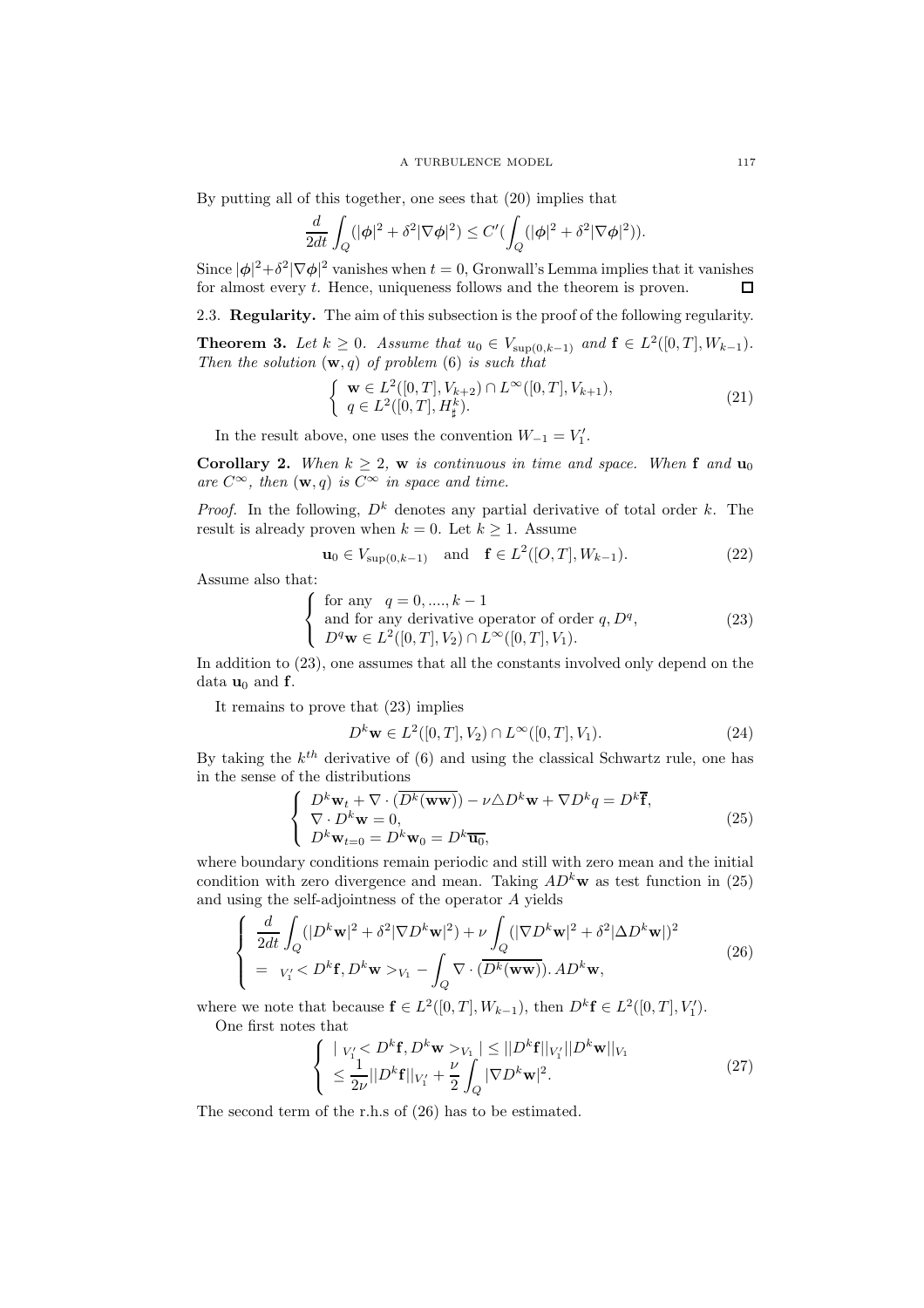We show in the following that (23) implies

$$
\left| \int_0^T \int_Q \nabla \cdot (\overline{D^k(\mathbf{ww})}). \, AD^k \mathbf{w} \right| \le C,\tag{28}
$$

where the constant C involves only the data  $f$  and  $u_0$ . Inequality (28) combined with  $(26)$  and  $(27)$  gives obviously  $(24)$ .

First, by Schwartz rule,

$$
\nabla \cdot (\overline{D^k(\mathbf{ww})}).AD^k\mathbf{w} = A^{-1}\nabla \cdot (D^k(\mathbf{ww})).AD^k\mathbf{w}.
$$

Then,

$$
\int_{Q} \nabla \cdot (\overline{D^{k}(\mathbf{ww})}).AD^{k}\mathbf{w} = \int_{Q} \nabla \cdot (D^{k}(\mathbf{ww})).D^{k}\mathbf{w}.
$$
\n(29)

As one notes  $\mathbf{w} = (w_1, w_2, w_3)$ ,

 $\nabla \cdot (D^k(\mathbf{ww})). D^k \mathbf{w} = \partial_j (D^k(w_i w_j)) D^k w_i,$ 

(summation convention). Leibnitz formula reads

$$
D^k(w_iw_j) = C_k^q D^q w_i D^{k-q} w_j.
$$

When combining this with the constraint  $\nabla \cdot D^{k-q} \mathbf{w} = 0$ , one has

$$
\nabla \cdot (D^k(\mathbf{w}\mathbf{w})). D^k \mathbf{w} = C_k^q (\partial_j D^q w_i) D^{k-q} w_j D^k w_i.
$$

Therefore, k being fixed,

$$
\int_{Q} \nabla \cdot (\overline{D^{k}(\mathbf{ww})}).AD^{k}\mathbf{w} = C_{k}^{q} \int_{Q} (\partial_{j} D^{q} w_{i}) D^{k-q} w_{j} D^{k} w_{i}.
$$
\n(30)

In the summation with respect to the  $q$  index of the r.h.s of (30), one treats the case  $q \ge 1$  and  $q = 0$  one after each other.

Case  $q \ge 1$ . By the induction hypothesis (23),

$$
D^{k-q}w_j \in L^{\infty}([0,T],H^1_{\sharp}) \subset L^{\infty}([0,T],L^6_{\sharp})
$$

by using Sobolev imbedding theorem. Furthermore, always by (23),  $D^k w_i \in$  $L^2([0,T], H^1) \cap L^{\infty}([0,T], L^2)$ . Classical interpolation inequalities using Hölder inequality (see [14]) implies

$$
D^k w_i \in L^2([0,T], H^1_{\sharp}) \cap L^{\infty}([0,T], L^2_{\sharp}) \subset L^4([0,T], L^3_{\sharp}).
$$

Finally always by (23),

$$
\partial_j D^q w_i \in L^2([0,T],L^2_{\sharp}).
$$

Putting all together and using Hölder inequality shows that for fixed  $q \geq 1$ , i and  $j$ ,

$$
(\partial_j D^q w_i) D^{k-q} w_j D^k w_i \in L^2([0,T], L^1_{\sharp}) \subset L^1([0,T], L^1_{\sharp}).
$$

Therefore,

$$
\left| \int_0^T \int_Q (\partial_j D^q w_i) D^{k-q} w_j D^k w_i \right| \le C,\tag{31}
$$

for a constant C which only depends on the data f and  $\mathbf{u}_0$ .

Case q = 0. One has to consider the term  $\partial_i w_i D^k w_j D^k w_i$  for fixed index. On one hand, one still has  $\mathbf{w} \in L^2([0,T], V_2) \cap L^\infty([0,T], V_1)$ . Therefore,

$$
\partial_j w_i \in L^\infty([0,T], L^2_{\sharp}).
$$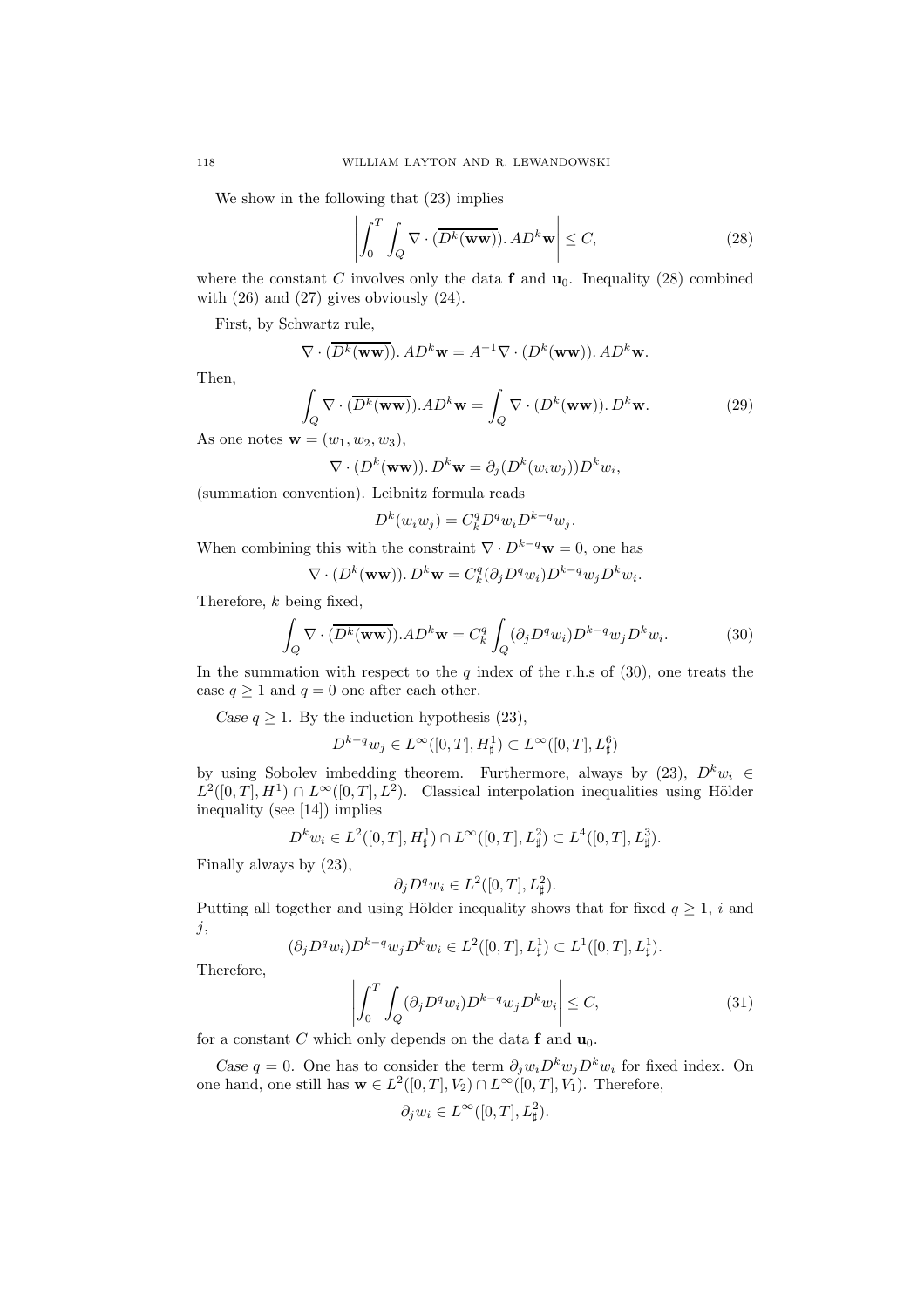On the other hand, by (23),

$$
D^k w_i, D^k w_j \in L^2([0, T], L^6_{\sharp}).
$$

Therefore,

$$
\partial_j w_i D^k w_j D^k w_i \in L^1([0, T], L^{6/5}) \subset L^1([0, T], L^1_{\sharp}),
$$

yielding

$$
\left| \int_0^T \int_Q \partial_j w_i D^k w_j D^k w_i \right| \le C,\tag{32}
$$

for a constant C which only depends on the data  $f$  and  $u_0$ .

When combining  $(31)$  and  $(32)$  to  $(30)$ , one have proven  $(28)$  and the proof is finished.

The regularity of the pressure term is deduced from classical considerations, e.g., [1], [24].

The corollary is a classical consequence of Theorem 3.

# 3. Accuracy of the Model.

3.1. Orientation. There are many questions that now arise. The first concerns the consistency error; we show herein that the solution of (6),

$$
\nabla \cdot \mathbf{w} = 0, \quad \mathbf{w}_t + \nabla \cdot (\overline{\mathbf{w} \mathbf{w}}) - \nu \Delta \mathbf{w} + \nabla q = \overline{\mathbf{f}},
$$

converges to a weak solution to the Navier-Stokes equations when  $\delta$  goes to zero (stated precisely in Theorem 4 below) proving that the model is consistent in the limit as  $\delta \to 0$ .

Let  $\tau$  denote the model's consistency error

$$
\tau(\mathbf{u}, \mathbf{u}) := \overline{\mathbf{u}} \, \overline{\mathbf{u}} - \mathbf{u} \mathbf{u},\tag{33}
$$

where **u** is a solution of the Navier-Stokes equations obtained as limit of a subsequence of the sequence  $(\mathbf{w}_{\delta})_{\delta>0}$ .

We also prove in Theorem 5 that  $||\overline{\mathbf{u}} - \mathbf{w}||_{L^{\infty}(0,T;V_0)}$  is bounded by  $||\boldsymbol{\tau}||_{L^2([0,T],L^2_{\sharp})}$ .

We turn to estimates of  $||\tau||$  in the next section.

3.2. Limit Consistency of the Model. Throughout the section, we assume that (2.3) holds. Let  $(\mathbf{w}_{\delta}, q_{\delta})$  be the solution of (6) for a fixed  $\delta$ .

**Theorem 4.** There is a subsequence  $\delta_j \to 0$  as  $j \to \infty$  such that

$$
(\mathbf{w}_{\delta_j}, q_{\delta_j}) \to (\mathbf{u}, p) \quad \text{as} \quad \delta_j \to 0
$$

where

$$
(\mathbf{u}, p) \in [L^{\infty}([0, T], V_0) \cap L^2([0, T], V_1)] \times L^{\frac{4}{3}}([0, T], L^2_{\sharp})
$$
\n(34)

is a weak solution of the Navier-Stokes equations in  $\mathbb{R}^3$  with periodic boundary conditions and zero mean value constraint. The sequence  $(\mathbf{w}_{\delta_j})_{j \in \mathbb{N}}$  converges strongly to **u** in the space  $L^{\frac{4}{3}}([0,T],(L_{\sharp}^2)^3)$  and weakly in  $L^2([0,T],V_1)$  while the sequence  $(q_{\delta_j})_{j \in \mathbb{N}}$  converges weakly to p in the space  $L^{\frac{4}{3}}([0,T], L^2_{\sharp}).$ 

Before proving Theorem 4, we first prove the following two lemmas.

 $\Box$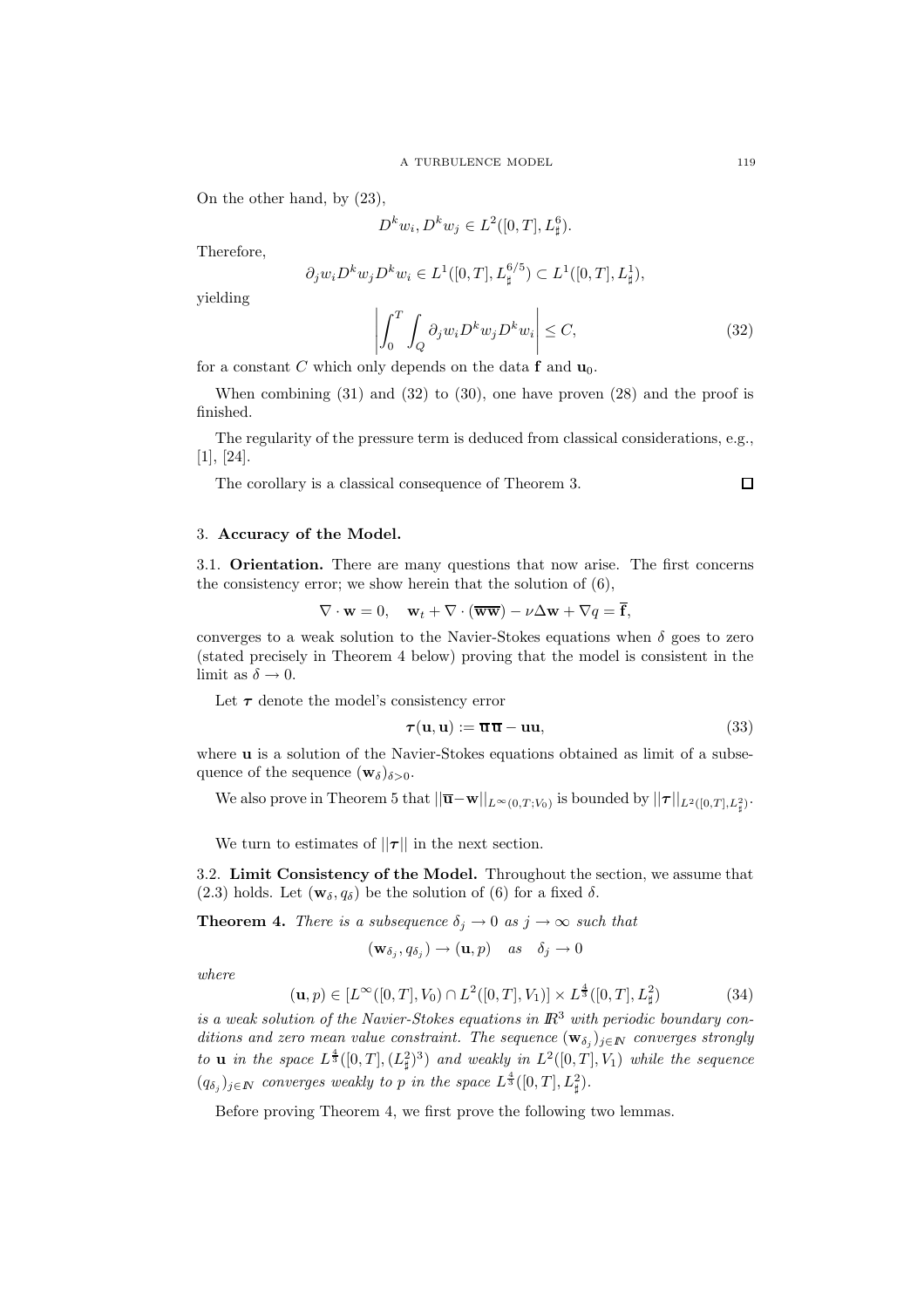**Lemma 1.** Let  $(h_{\delta})_{\delta>0}$  be a sequence in  $L^{\frac{4}{3}}([0,T], L^2_{\sharp})$ . Assume that  $(h_{\delta})_{\delta>0}$  converges weakly to some h in the space  $L^{\frac{4}{3}}([0,T], L^2_{\sharp})$  when  $\delta$  goes to zero. Then the sequence  $(\overline{h}_{\delta})_{\delta>0}$  converges weakly to h in the space  $L^{\frac{4}{3}}([0,T], L^2_{\sharp}).$ 

**Proof of Lemma 1.** The sequence  $(\overline{h}_{\delta})_{\delta0}$  is obviously bounded in the space  $L^{\frac{4}{3}}([0,T], L^2_{\sharp}).$  Thus from this sequence one can extract a subsequence (still denoted by  $(\overline{h}_{\delta})_{\delta>0}$  which weakly converges to some  $g \in L^{\frac{4}{3}}([0,T], L^2_{\sharp})$ . By taking  $\phi \in$  $C^{\infty}([0,T] \times Q)$ , space periodic, one obtains after two integrations by parts in space in the equation satisfied by  $\overline{h}_{\delta}$ ,  $A\overline{h}_{\delta} = h_{\delta}$ ,

$$
-\delta \int_0^T \int_Q \Delta \phi \overline{h}_{\delta} + \int_0^T \int_Q \phi h_{\delta} = \int_0^T \int_Q \phi h_{\delta}.
$$
 (35)

In (35),  $\int_1^T$  $\mathbf{0}$ Z  $\bigcup_{Q} \Delta \phi \, h_{\delta}$  remains bounded because of the bound of  $(h_{\delta})_{\delta>0}$  in the space  $L^{\frac{4}{3}}([0,T], L^2_{\sharp}).$  Thus, one has

$$
\lim_{\delta \to 0} \delta \int_0^T \int \Delta \phi \, \overline{h}_{\delta} = 0.
$$

Passing to the limit in (35) for  $\delta \rightarrow 0$  yields

$$
\int_0^T \int \phi g = \int_0^T \int \phi h,\tag{36}
$$

an equality which holds for each  $\phi$  space periodic and smooth. Therefore  $g = h$ . The possible weak limit being unique, all the sequence converges.

**Lemma 2.** The sequence  $(q_\delta)_{\delta>0}$  is bounded in the space  $L^{\frac{4}{3}}([0,T], L^2_{\sharp}).$ 

**Proof of Lemma 2.** Taking the divergence of equation (6) yields

$$
-\Delta q_{\delta} = \nabla \cdot (\nabla \cdot \overline{\mathbf{w}_{\delta} \mathbf{w}_{\delta}}) - \nabla \cdot \mathbf{f},\tag{37}
$$

with periodic conditions and mean value equal to zero,  $\int q_\delta = 0$ .

The energy estimate for **w** shows that the sequence  $(\mathbf{w}_{\delta})_{\delta>0}$  is bounded in the space  $L^{\infty}([0,T], V_2) \cap L^2([0,T], V_1)$  included in  $L^{\infty}([0,T], (L^2_{\sharp})^3) \cap L^2([0,T], (L^6_{\sharp})^3)$ . Hölder inequality implies

$$
L^{\infty}([0,T],(L^2_{\sharp})^3) \cap L^2([0,T],(L^6_{\sharp})^3) \subset L^{\frac{8}{3}}([0,T],(L^4_{\sharp})^3).
$$

Consequently, the sequence  $(\mathbf{w}_{\delta} \mathbf{w}_{\delta})_{\delta>0}$  is bounded in  $L^{\frac{4}{3}}([0,T],(L^2_{\sharp})^9)$ , from which one deduces that

The sequence 
$$
(\overline{\mathbf{w}_{\delta}\mathbf{w}_{\delta}})_{\delta>0}
$$
 is bounded in  $L^{\frac{4}{3}}([0,T], (L^2_{\sharp})^9)$ . (38)

One concludes from the classical elliptic theory and from (37) that  $(q_\delta)_{\delta>0}$  is bounded in

$$
L^\frac{4}{3}([0,T],L^2_{\sharp})+L^2([0,T],L^2_{\sharp})\subset L^\frac{4}{3}([0,T],L^2_{\sharp})
$$

and the lemma is proven.

Remark 2. Note that it is easy deduced from the considerations above that

the sequence  $(\partial_t \mathbf{w}_\delta)_{\delta>0}$  is bounded in  $L^{\frac{4}{3}}([0,T], W_1'$  $(39)$ 

 $\Box$ 

where we recall that the space  $W_1$  is defined by  $(8)$ .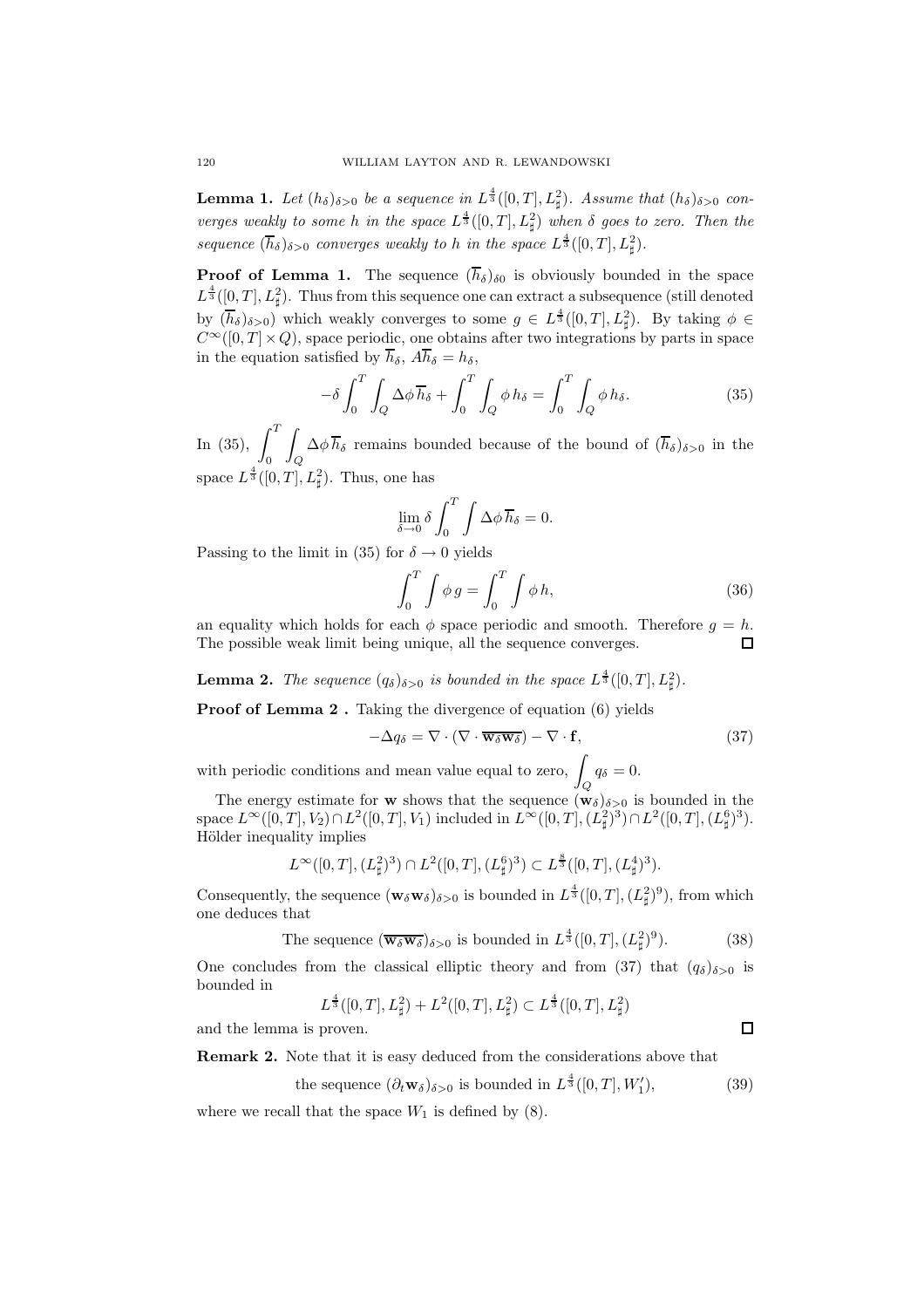**Proof of Theorem 4.** Because of the bound of the sequence  $(\mathbf{w}_{\delta})_{\delta>0}$  in the space  $L^2([0,T], V_1)$ , uniform in  $\delta$ , one can extract a subsequence (still denoted  $(\mathbf{w}_{\delta})_{\delta>0}$ ) which converges weakly to some  $\mathbf{u} \in L^2([0,T], V_1)$  when  $\delta$  goes to zero. Thanks to Lemma 2, one can extract from the sequence  $(q_\delta)_{\delta>0}$  a subsequence (still denoted by  $(q_\delta)_{\delta>0}$ ) which converges weakly to some p in  $L^{\frac{4}{3}}([0,T], L^2_{\sharp}).$ 

We shall show that  $(\mathbf{u}, p)$  is a weak solution to the Navier-Stokes equations in  $I\!\!R<sup>3</sup>$  with periodic boundary conditions. We shall pass to the limit in each term of the equations for proving our claim. Let  $(\mathbf{v}, q) \in C^{\infty}([0, T], \mathcal{W}) \times C^{\infty}([0, T], C^{\infty}_{\sharp}).$ One has

$$
\begin{cases}\n\int_0^T \int_Q \partial_t \mathbf{w}_\delta \cdot \mathbf{v} - \int_0^T \int_Q \overline{\mathbf{w}_\delta \mathbf{w}_\delta} \cdot \nabla \mathbf{v} + \nu \int_0^T \int_Q \nabla \mathbf{w}_\delta \cdot \nabla \mathbf{v} \\
-\int_0^T \int_Q q_\delta \nabla \cdot \mathbf{v} = \int_0^T <\mathbf{f}, \mathbf{v}>,
$$
\n
$$
\int_0^T \int_Q \nabla q \cdot \mathbf{w}_\delta = 0.\n\end{cases} \tag{40}
$$

Note at first that by an integration by parts one has

$$
0 = \int_0^T \int_Q q \, \nabla \cdot \mathbf{w}_\delta = - \int_0^T \int_Q \nabla q . \mathbf{w}_\delta \to - \int_0^T \int_Q \nabla q . \mathbf{u} = 0. \tag{41}
$$

Thus

$$
\nabla \cdot \mathbf{u} = 0. \tag{42}
$$

The weak convergence of the sequence  $(q_\delta)_{\delta>0}$  in  $L^{\frac{4}{3}}([0,T], L^2_{\sharp})$  yields

$$
\lim_{\delta \to 0} \int_0^T \int_Q q_\delta \, \nabla \cdot \mathbf{v} = \int_0^T \int_Q p \, \nabla \cdot \mathbf{v}.\tag{43}
$$

Estimate (39) makes sure that one can extract a subsequence from the sequence  $(\partial_t \mathbf{w}_\delta)_{\delta>0}$  which converges weakly in  $L^{\frac{4}{3}}([0,T],W'_1)$  to some **g**. When **v** has a compact support in time,

$$
\int_0^T \int_Q \partial_t \mathbf{w}_\delta \cdot \mathbf{v} = - \int_0^T \int_Q \mathbf{w}_\delta \cdot \partial_t \mathbf{v}.
$$

Consequently,

$$
\lim_{\delta \to 0} \int_0^T \int_Q \mathbf{w}_{\delta} \cdot \partial_t \mathbf{v} = \int_0^T \int_Q \mathbf{u} \cdot \partial_t \mathbf{v} = - \langle \partial_t \mathbf{u}, \mathbf{v} \rangle = - \langle \mathbf{g}, \mathbf{v} \rangle,
$$

the last braket having to be considered in the sense of the distributions. Then  $\mathbf{g} = \partial_t \mathbf{u}$  in the sense of the distributions. Then  $\partial_t \mathbf{u} \in L^{\frac{4}{3}}([0,T], W'_1)$  and one has

$$
\lim_{\delta \to 0} \int_0^T \int_Q \partial_t \mathbf{w}_\delta \cdot \mathbf{v} = \int_0^T \int_Q \partial_t \mathbf{u} \cdot \mathbf{v}.
$$
 (44)

Finally one has obviously,

$$
\lim_{\delta \to 0} \int_0^T \int_Q \nabla \mathbf{w}_\delta \cdot \nabla \mathbf{v} = \int_0^T \int_Q t \nabla \mathbf{u} \cdot \nabla \mathbf{v}.
$$
 (45)

It remains to pass to the limit in the nonlinear term  $\nabla \cdot \overline{\mathbf{w}_{\delta} \mathbf{w}_{\delta}}$ .

We already know that the sequence  $(\mathbf{w}_{\delta}\mathbf{w}_{\delta})_{\delta>0}$  is bounded in  $L^{\frac{4}{3}}([0,T],(L^2_{\sharp})^9)$ (see the proof of lemma 2). Thus, up to a subsequence, it converges weakly to some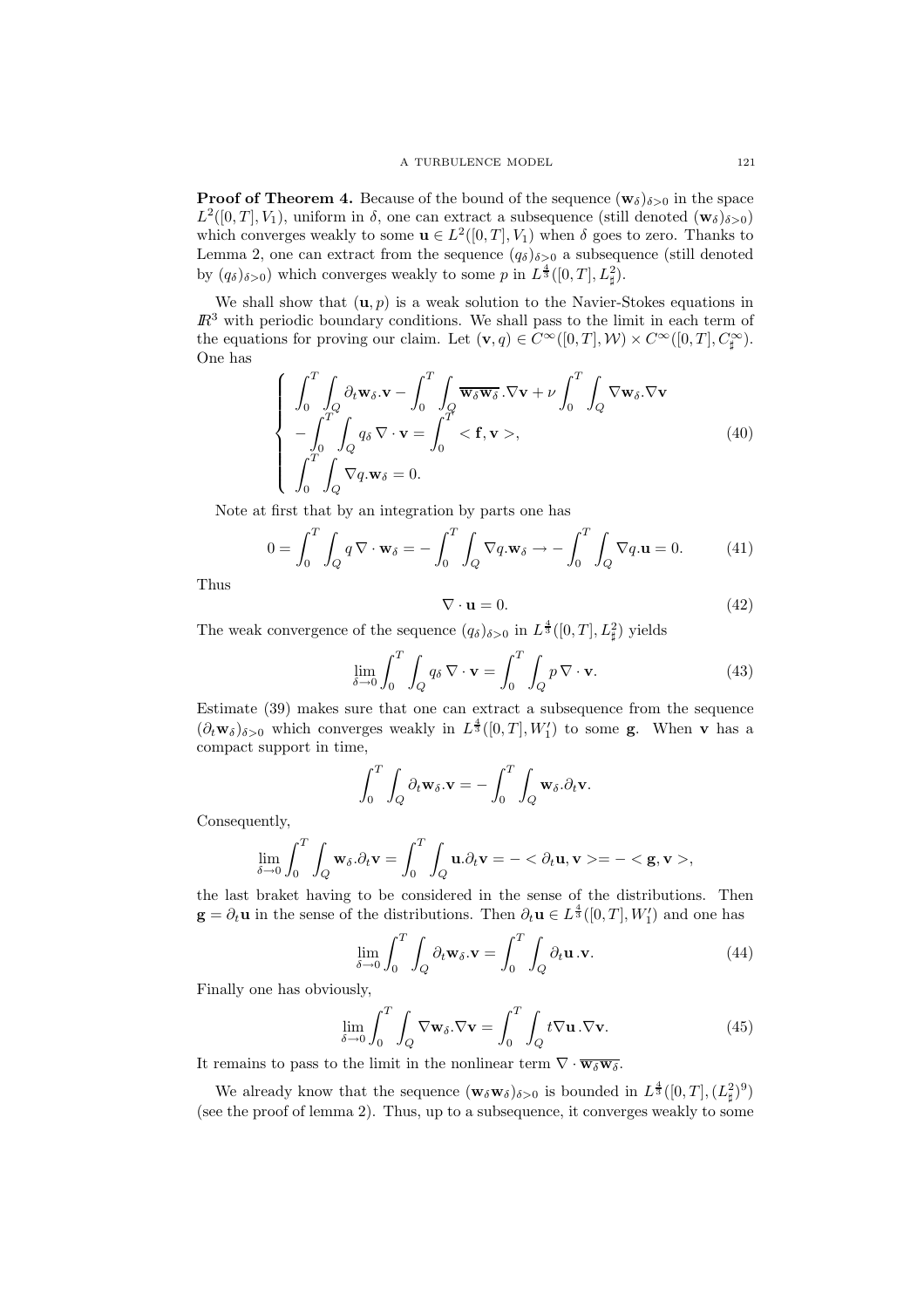$\Psi$  in  $L^{\frac{4}{3}}([0,T],(L^2_{\sharp})^9)$ . Applying lemma 1,  $(\overline{\mathbf{w}_{\delta}\mathbf{w}_{\delta}})_{\delta>0}$  converges weakly to  $\Psi$  in  $L^{\frac{4}{3}}([0,T],(L^2_{\sharp})^9)$ . We have to prove that  $\Psi = \mathbf{u}\mathbf{u}$ .

The bound of the sequence  $(\mathbf{w}_{\delta})_{\delta>0}$  in  $L^2([0,T], V_1)$  combined with the bound of  $(\partial_t \mathbf{w}_{\delta})_{\delta>0}$  in  $L^{\frac{4}{3}}([0,T], W'_1)$  make sure that the sequence  $(\mathbf{w}_{\delta})_{\delta>0}$  is compact in  $L^{\frac{4}{3}}([0,T],(L^2_{\sharp})^3)$ , and the convergence is strong in  $L^{\frac{4}{3}}([0,T],(L^2)^3)$  by using Aubin-Lions's Lemma (one point that we claimed in the statement of Theorem 4). By classical arguments using inverse Lebesgue's Theorem, see e.g., [14], one can extract a subsequence (without change of the notation) which converges a.e. in  $[0, T] \times Q$ to **w**. Consequently,  $(\mathbf{w}_{\delta} \mathbf{w}_{\delta})_{\delta>0}$  converges a.e to **uu** and this suffices to make sure that  $\Psi = \mathbf{u}\mathbf{u}$ . Then

$$
\lim_{\delta \to 0} \int_0^T \int_Q \overline{\mathbf{w}_\delta \mathbf{w}_\delta} . \nabla \mathbf{v} = \int_0^T \int_Q \mathbf{u} \mathbf{u} . \nabla \mathbf{v} . \tag{46}
$$

When one puts together (40), (41), (43), (44), (45) and (46), one has

$$
\begin{cases}\n\int_0^T \int_Q \partial_t \mathbf{u} \cdot \mathbf{v} - \int_0^T \int_Q \mathbf{u} \mathbf{u} \cdot \nabla \mathbf{v} + \nu \int_0^T \int_Q \nabla \mathbf{u} \cdot \nabla \mathbf{v} \\
-\int_0^T \int_Q p \nabla \cdot \mathbf{v} = \int_0^T <\mathbf{f}, \mathbf{v}>, \\
\int_0^T \int_Q \nabla q \cdot \mathbf{u} = 0.\n\end{cases}
$$
\n(47)

Therefore  $(\mathbf{u}, p)$  is a weak solution to the Navier-Stokes equations in  $\mathbb{R}^3$  with periodic boundary conditions. The proof of Theorem 4 is complete. П

#### 3.3. Verifiability of the Model.

Theorem 5. Suppose the true solution of the NSE satisfies the regularity condition  $||\nabla \mathbf{u}|| \in L^4(0,T)$ . Let  $\boldsymbol{\tau} := \overline{\mathbf{u}} \overline{\mathbf{u}} - \mathbf{u} \mathbf{u}$ . Then  $\overline{\mathbf{u}} - \mathbf{w}$  satisfies

$$
||(\overline{\mathbf{u}} - \mathbf{w})(t, \cdot)||^2 + \nu \int_0^t ||\nabla(\overline{\mathbf{u}} - \mathbf{w})(s, \cdot)||^2 ds
$$
\n
$$
\leq C\nu^{-1} e^{\nu^{-3}A(t)} \int_0^t ||\boldsymbol{\tau}||^2 ds,
$$
\n(48)

where  $A(t) := \int_0^t$  $\int_0$   $||\nabla u||^4 ds.$ 

In the result above,  $|| \cdot ||$  stand for the  $L^2$  spacial norm.

**Remark 3.** It is straightforward to weaken the assumption  $||\nabla \mathbf{u}|| \in L^4(0,T)$  to the Serrin [23] condition that  $\mathbf{u} \in L^r(0,T; (L^5_{\sharp})^3)$ . The main problems with the estimate (48), however, are (1) the multiplier  $e^{-\nu^{-3}A(t)}$  is huge for small  $\nu$ , and (2) the natural analytic norm for measuring the consistency error is  $L^2([0,T], (L^2_{\sharp})^9)$ . However, (as we shall see) giving analytic bounds on  $||\boldsymbol{\tau}||_{L^2([0,T],(L^2_{\sharp})^9)}$  depends (since  $\tau$  is quadratic in **u**) on a priori bounds on first and second derivatives of **u**.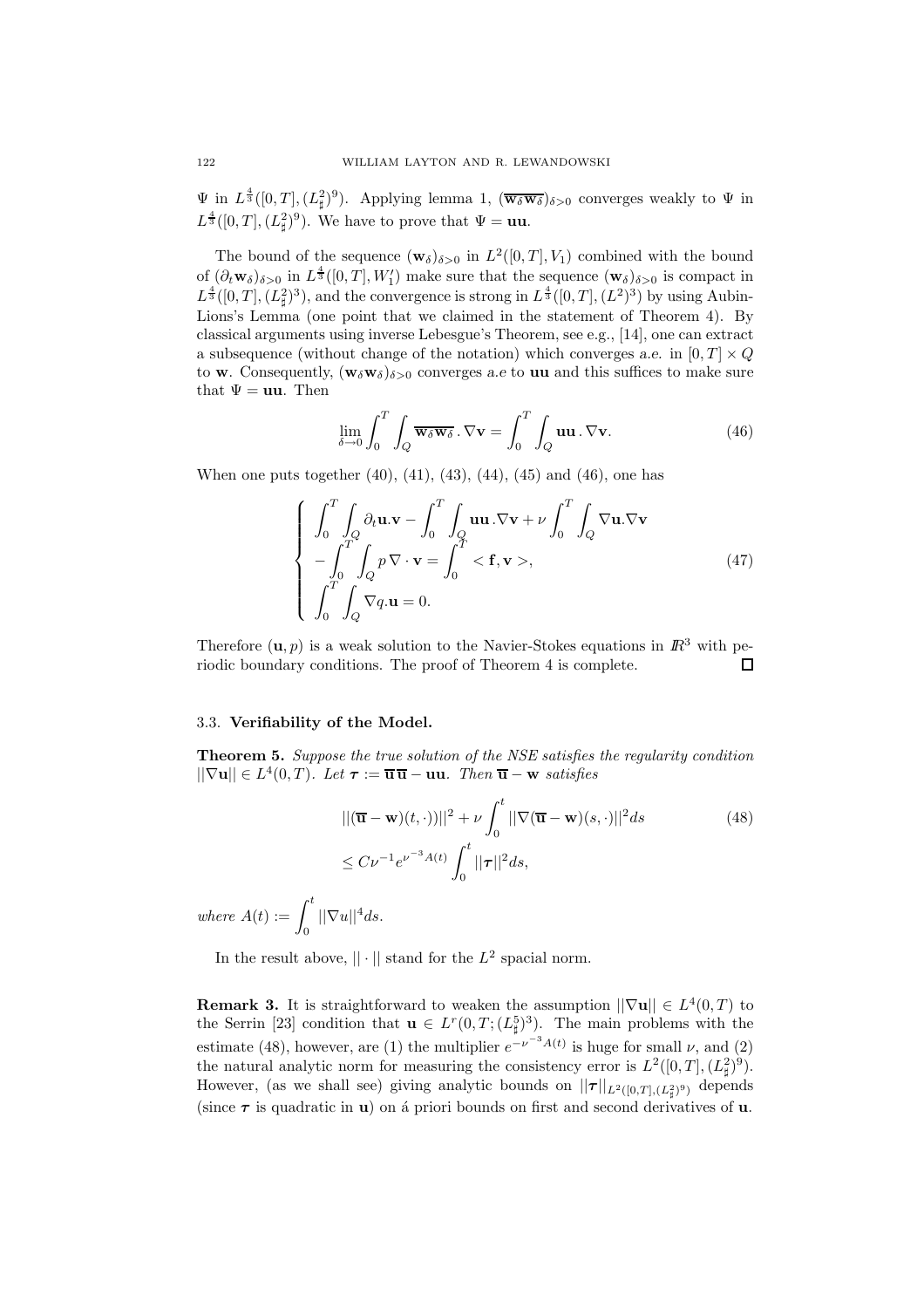3.4. Accuracy of the Model. Proof of Theorem 5. As noted in the introduction  $\mathbf{e} = \overline{\mathbf{u}} - \mathbf{w}$  satisfies (in the sense of its variational formulation),  $\nabla \cdot \mathbf{e} =$  $0, e(0) = 0$  and

$$
\mathbf{e}_t + \nabla \cdot (\overline{\overline{\mathbf{u}} \,\overline{\mathbf{u}} - \mathbf{w}\mathbf{w}}) + \nabla (\overline{p} - q) - \nu \Delta \mathbf{e} = \nabla \cdot \overline{\boldsymbol{\tau}},
$$

where  $\tau := \overline{\mathbf{u}} \overline{\mathbf{u}} - \mathbf{u} \mathbf{u}$ . This is exactly the perturbation equation for the model we study. Under the stated assumption on u, u is a strong solution of the NSE and w is a strong solution of the model. Thus, this equation holds in the strong sense. Taking the inner product with Ae and following the proof of the model's basic energy estimate gives

$$
\frac{1}{2}\frac{d}{dt}\{||\mathbf{e}||^2 + \delta^2||\nabla\mathbf{e}||^2\} + \nu\{||\nabla\mathbf{e}||^2 + \delta^2||\Delta\mathbf{e}||^2\} + (\nabla \cdot (\overline{\mathbf{u}} \overline{\mathbf{u}} - \mathbf{w}\mathbf{w}), \mathbf{e}) \le -(\tau, \nabla\mathbf{e})
$$

Writing  $\overline{\mathbf{u}} \overline{\mathbf{u}} - \mathbf{w} \mathbf{w} = \mathbf{w} \mathbf{e} + \mathbf{e} \overline{\mathbf{u}}$  and using  $(\nabla \cdot \mathbf{w} \mathbf{e}, \mathbf{e}) = 0$  and  $|(\boldsymbol{\tau}, \nabla \mathbf{e})| \leq \frac{\nu}{2} ||\nabla \mathbf{e}||^2 +$  $\frac{1}{2\nu}$ || $\tau$ ||<sup>2</sup> we then have

$$
\frac{d}{dt}\{||\mathbf{e}||^2 + \delta^2||\nabla\mathbf{e}||^2\} + \nu\{||\nabla\mathbf{e}||^2 + \delta^2||\Delta\mathbf{e}||^2\} \leq \nu^{-1}||\boldsymbol{\tau}||^2 - (\mathbf{e} \cdot \nabla \overline{\mathbf{u}}, \mathbf{e})
$$

$$
\leq \nu^1||\boldsymbol{\tau}||^2 + C||\nabla\mathbf{e}||^{3/2}||\mathbf{e}||^{1/2}||\nabla \overline{\mathbf{u}}||.
$$

Thus, using  $ab \leq \epsilon a^{4/3} + C \epsilon^{-3} b^4$ , we obtain

$$
\frac{d}{dt}\{||\mathbf{e}||^2 + \delta^2||\nabla\mathbf{e}||^2\} + \nu\{||\nabla\mathbf{e}||^2 + \delta^2||\Delta\mathbf{e}||^2\} \leq C\nu^{-1}||\boldsymbol{\tau}||^2 + C\nu^{-3}||\nabla\overline{\mathbf{u}}||^4||\mathbf{e}||^2.
$$

Gronwall's inequality then implies

d

$$
||\mathbf{e}(t, \cdot)||^2 + \delta^2 ||\nabla \mathbf{e}(t, \cdot)||^2 + \nu \int_0^t ||\nabla \mathbf{e}(s, \cdot)||^2 + \delta^2 ||\Delta \mathbf{e}(s, \cdot)||^2 ds
$$
  
\n
$$
\leq C \nu^{-1} e^{\nu^{-3} A(t)} \int_0^t ||\boldsymbol{\tau}(s, \cdot)||^2 ds,
$$

where  $A(t) = \int_0^t$  $\|\nabla \mathbf{u}(s, \cdot)\|^4 ds$ . Since we are searching for a result which is uniform in  $\delta$ , the  $\delta$ -terms on the inequalities LHS are dropped and, on the RHS, the stability bound

$$
||\nabla \overline{\mathbf{u}}|| \leq ||\nabla \mathbf{u}||,
$$

(see lemma 3 and estimate (50) below) is used with the assumption that  $||\nabla \mathbf{u}|| \in L^4(0, T)$  $L^4(0,T)$ .

### 4. Consistency error estimates. Recall that

$$
\tau(\mathbf{u}, \mathbf{u}) := \overline{\mathbf{u}} \, \overline{\mathbf{u}} - \mathbf{u} \mathbf{u}.\tag{49}
$$

In this section, we shall give bounds on  $||\tau||_{L^1([0,T]\times Q)}$  as  $\delta \to 0$  in the general case. An estimate of  $||\tau||_{L^2((0,T)\times Q)}$  will be provided under additional regularity properties.

First, classical results on singular perturbations are needed. They are recalled in the next subsection.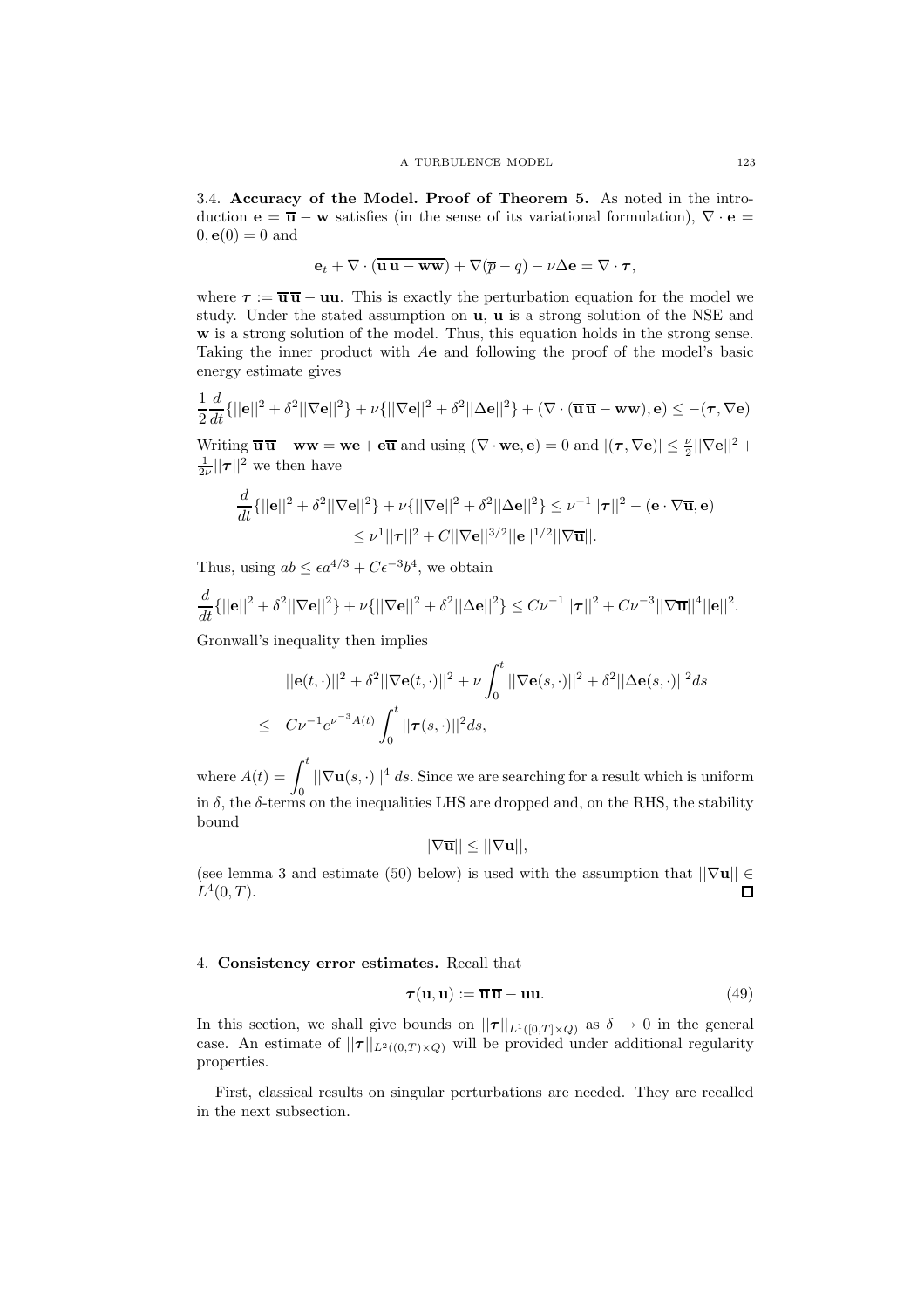# 4.1. Some singular perturbations results.

**Lemma 3.** Let  $\varphi \in L^p_{\sharp}$ ,  $1 \leq p < \infty$ . Then

$$
||A_{\delta}^{-1}\varphi||_{L_{\sharp}^p} \le ||\varphi||_{L_{\sharp}^p}.\tag{50}
$$

Moreover, when  $p > 1$ ,  $(A_\delta^{-1} \varphi)_{\delta > 0}$  converges towards  $\varphi$  strongly in  $L^p_{\sharp}$ .

This is a direct consequence of classical stability results in elliptic theory. For completeness, we give a short proof below, condensed from [13].

*Proof.* Put  $\overline{\varphi} = A_{\delta}^{-1} \varphi$ . Recall that

$$
-\delta^2 \Delta \overline{\varphi} + \overline{\varphi} = \varphi. \tag{51}
$$

Take  $\psi(\overline{\varphi}) = \overline{\varphi}|\overline{\varphi}|^{p-2}$  as test function in (4.3) when  $p > 1$ , (with the modification that if  $p = 1$  we take  $\psi(\overline{\varphi}) = \text{sgn}(\overline{\varphi})$  and use some technical tools) and integrate by parts. This yields

$$
\delta^2 \int_Q \psi'(\overline{\varphi}) |\overline{\varphi}|^2 + \int_Q |\overline{\varphi}|^p = \int_Q \varphi \psi(\overline{\varphi}). \tag{52}
$$

Because  $\psi$  is a non decreasing function, we can deduce from (52) that

$$
\int_{Q} |\overline{\varphi}|^{p} \le \int_{Q} \varphi \psi(\overline{\varphi}).\tag{53}
$$

Inequality (50) is directly deduced from (53) when  $p = 1$ . Assume now that  $p > 1$ . Then (53) yields

$$
\int_{Q} |\overline{\varphi}|^{p} \le \int_{Q} |\varphi| |\overline{\varphi}|^{p-1}.
$$
\n(54)

We use Hölder inequality in the r.h.s of  $(54)$ . Then  $(54)$  becomes

$$
||\overline{\varphi}||_{L^p_{\sharp}}^p \le ||\varphi||_{L^p_{\sharp}} ||\overline{\varphi}||_{L^p_{\sharp}}^{p-1}.
$$
\n(55)

 $\Box$ 

yielding (50).

The next result is easily proven as well, see e.g., [15].

**Lemma 4.** Let  $\varphi \in L^2_{\sharp}$ . Then

$$
||\overline{\varphi} - \varphi||_{L^2_{\sharp}} \le \frac{\delta}{\sqrt{2}} ||\nabla \varphi||_{L^2_{\sharp}}.
$$
\n(56)

4.2.  $L^1$  Consistency error. Throughout this subsection, one assumes that  $f \in$  $L^2([0,T], V'_1)$ . Let **u** be any solution to the Navier-Stokes equation. Recall that

$$
\boldsymbol{\tau}(\mathbf{u},\mathbf{u}) := \overline{\mathbf{u}} \,\overline{\mathbf{u}} - \mathbf{u}\mathbf{u}.\tag{57}
$$

Introduce

$$
W(T) = \int_{Q} |\mathbf{u}_{0}(x)|^{2} dx + \frac{1}{\nu} \int_{0}^{T} ||\mathbf{f}||_{V_{1}'} dt.
$$
 (58)

Lemma 5. The following holds

$$
||\tau||_{L^{1}([0,T],(L^{1}_{\sharp})^{9})} \leq \sqrt{2} \, \delta \, T^{\frac{1}{2}} \nu^{-\frac{1}{2}} W(T). \tag{59}
$$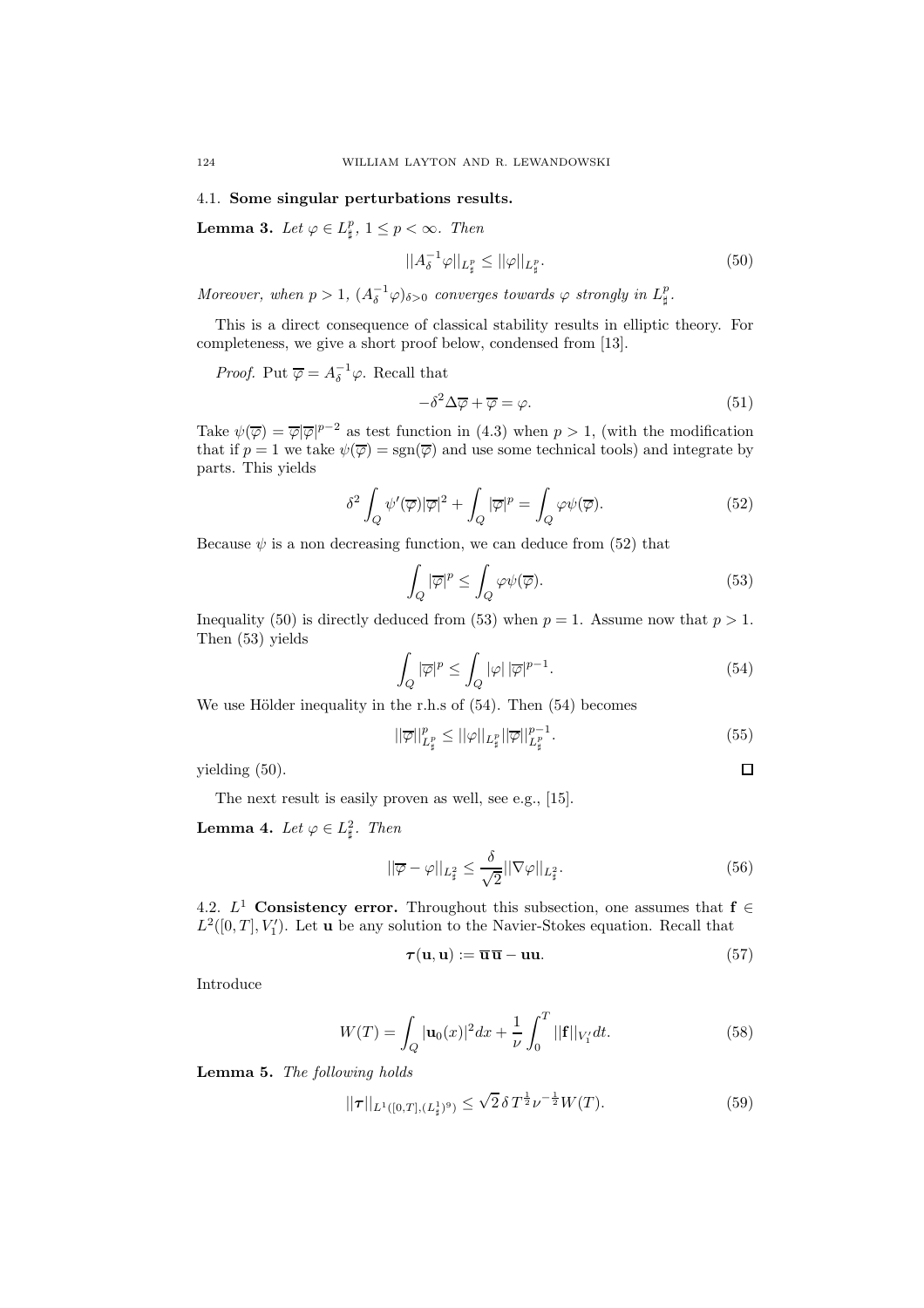Proof. Because u is a solution to the Navier-Stokes equation then the classical energy estimate holds for all  $t \leq T$ ,

$$
\int_{Q} |\mathbf{u}(t,x)|^2 dx + \nu \int_0^t \int_{Q} |\nabla \mathbf{u}(t',x)|^2 dx dt' \le W(T). \tag{60}
$$

Next write

$$
\boldsymbol{\tau} = \overline{\mathbf{u}}(\overline{\mathbf{u}} - \mathbf{u}) + \mathbf{u}(\overline{\mathbf{u}} - \mathbf{u}).
$$

Thus, by using (50), one has

$$
||\tau||_{L^1([0,T],(L^1_\sharp)^9)} \leq 2||\mathbf{u}||_{L^2([0,T],(L^2_\sharp)^3)} ||\overline{\mathbf{u}} - \mathbf{u}||_{L^2([0,T],(L^2_\sharp)^3)}.
$$

Therefore, (59) is a consequence of (56) combined to (60).

4.3.  $L^2$  Consistency error. Because estimate (3.16) involves  $L^2$  norm of  $\tau$ , we are lead to seek for an estimate of this quantity. As already mentioned in Theorem 5, a regularity assumption on the velocity is needed to derive estimate (48). Due to the nature of the filter, an other regularity assumption has to be introduced. This regularity is known in the 2D case, but not in the 3D case. We stay here in the 3D case.

However, we stress that such kind of estimates can be found in [21] and references therein, in the 1D case and for  $C^{\infty}$  fields. Our result complements these since it considers solutions with the (limited) regularity typical of solutions of the NSE.

# Proposition 1. Let u be a solution to the NSE. Assume that

$$
\mathbf{u} \in L^{4}([0, T], (L^{4}_{\sharp})^{3}) \cap L^{1}([0, T], (H^{2}_{\sharp})^{3}).
$$
\n(61)

Then one has

$$
||\boldsymbol{\tau}||_{L^2([0,T], (L^2_{\sharp})^9)} \le C\delta,
$$
\n(62)

where  $C = C(||\mathbf{u}||_{L^{4}([0,T],(L^{4}_{\sharp})^{3})}, ||\mathbf{u}||_{L^{1}([0,T],(H^{2}_{\sharp})^{3})}.$ 

Proof. Observe first that by Cauchy-Schwarz inequality and (50),

$$
||\boldsymbol{\tau}||_{L^{2}([0,T],(L^{2}_{\sharp})^{9})} \leq 2||\mathbf{u}||_{(L^{4}_{\sharp})^{3}}||\overline{\mathbf{u}} - \mathbf{u}||_{(L^{4}_{\sharp})^{3}}.
$$
\n(63)

Next, it is known that

$$
||\overline{\mathbf{u}} - \mathbf{u}||_{(L^4_\sharp)^3} \le C ||\overline{\mathbf{u}} - \mathbf{u}||_{(L^2_\sharp)^3}^{\frac{1}{4}} ||\nabla(\overline{\mathbf{u}} - \mathbf{u})||_{(L^2_\sharp)^9}^{\frac{3}{4}}.
$$
 (64)

Because we are in a periodic case, then (56) applies to  $\|\nabla(\overline{\mathbf{u}} - \mathbf{u})\|_{(L^2_{\sharp})^9}^{\frac{3}{4}}$ . Then (62) is deduced from (63) combined to (64) and (56), a time integration and the use of Hölder inequality.

5. Vortex Structures of the Model. In under-resolved simulation of fluid flow at higher Reynolds numbers vortices often appear that seem to be spurious. Are these the result of backscatter in the true flow equations, so that the extra vortices are physically correct for a small physical perturbation? Are they non-physical vortices excited by truncation error terms? Are they non-physical vortices that appear as solutions of a turbulence model used that do not reflect appropriate averages of the true flow's eddies? Studies of the second question have been pioneered by Brown and Minon [2] and Drikakis and Smolarkiewicz [4]. Our aim here is to begin considering the third question in an (admittedly quite simplified) setting which admits analytical attack.

 $\Box$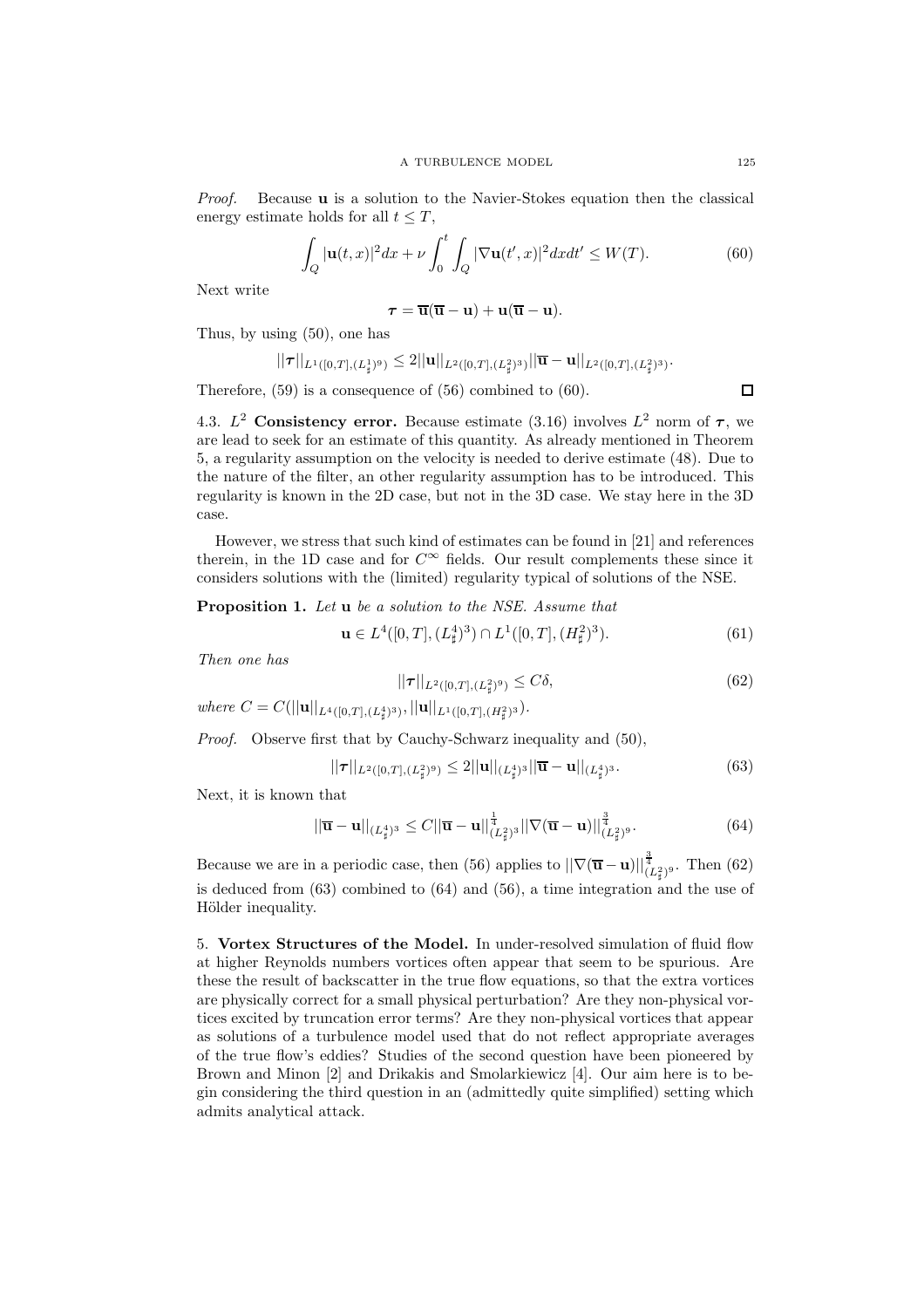Taking the curl of the model we obtain an equation for the vorticity predicted by the model. If the model is appropriate,  $\nabla \times \mathbf{w}$  should be a non-spurious approximation of the true vorticity  $\nabla \times \mathbf{u}$ . The question is: does the model so-derived for w make non-physical predictions of  $\nabla \times \mathbf{u}$ ? Since such questions center on the relationship between  $\nabla \times \mathbf{u}$  and  $\nabla \times \mathbf{w}$  we first note that equations for the vorticity predicted by the model are easily derived. Indeed, taking the curl of the LES model shows that  $\nabla \times \mathbf{w} =: \boldsymbol{\omega}$  satisfies,  $\boldsymbol{\omega}(0) = \overline{\nabla \times \mathbf{u}_0}$  and

$$
\boldsymbol{\omega}_t + \overline{\mathbf{w} \cdot \nabla \boldsymbol{\omega} + \boldsymbol{\omega} \cdot \nabla \mathbf{w}} - \nu \Delta \boldsymbol{\omega} = \overline{\nabla \times \mathbf{f}}, \text{ if } \boldsymbol{\omega} \subset \mathbf{R}^3,
$$
 (65)

and

$$
\omega_t + \overline{\mathbf{w} \cdot \nabla \omega} - \nu \Delta \omega = \overline{\nabla \times \mathbf{f}}, \text{ if } \omega \subset \mathbf{R}^2. \tag{66}
$$

First, we consider the simplest (and easiest) case: we show that if  $\nabla \times \mathbf{u}_0 =$  $\nabla \times \mathbf{f} \equiv 0$  then  $\boldsymbol{\omega} \equiv 0$ , i.e., no spurious vorticity is generated by the model of the nonlinear interaction.

**Proposition 2.** Let f and  $\mathbf{u}_0$  be smooth. If  $\nabla \times \mathbf{u}_0 \equiv 0, \nabla \times \mathbf{f} \equiv 0$  then  $\boldsymbol{\omega} =$  $\nabla \times \mathbf{w} \equiv 0.$ 

*Proof:* Recall first that the symbol  $|| \cdot ||$  without subscript denote general  $L^2$  spacial norms. First we note that by the estimates of the previous sections,  $\bf{w}$  (and hence  $\omega$ ) is smooth. Adapting the proof of the energy estimate of the model, take the inner product of (65) with  $A\omega$ . This gives, after integrations by parts,

$$
\frac{1}{2} \frac{d}{dt} \{ ||\omega||^2 + \delta^2 ||\nabla \omega||^2 \} + \nu \{ ||\nabla \omega||^2 + \delta^2 ||\Delta \omega||^2 \}
$$
\n
$$
= -(\overline{\mathbf{w} \cdot \nabla \omega}, A\omega) - (\overline{\omega \cdot \nabla \mathbf{w}}, A\omega)
$$
\n
$$
= -(\omega \cdot \nabla \mathbf{w}, \omega) \le ||\nabla \mathbf{w}|| ||\nabla \omega||^2.
$$

Since  $||\nabla \mathbf{w}(t, \cdot)|| \in L^{\infty}(0,T)$ , the result follows by Gronwall's inequality.

 $\Box$ 

Naturally, it is more important that small perturbations remain small. This fact also follows by essentially the same energy argument.

**Proposition 3.** Let  $\mathbf{u}_0$  and  $\mathbf{f}$  be smooth and suppose

$$
||\nabla \times \mathbf{u}_0|| \leq \epsilon, \quad ||\nabla \times \mathbf{f}||_{L^{\infty}([0,T],W_2)} \leq \epsilon.
$$

Then  $||\boldsymbol{\omega}(t, \cdot)||$  satisfies in 3d:

$$
\frac{1}{2}\{||\boldsymbol{\omega}(t)||^2 + \delta^2||\nabla\boldsymbol{\omega}(t)||^2\} + \int_0^t \nu||\nabla\boldsymbol{\omega}||^2 + \delta^2\nu||\Delta\boldsymbol{\omega}||^2 ds \le \left[\left(1 + \frac{t}{2}\right)e^{A(t)}\right]\epsilon^2,
$$
\nwhere  $A(t) = \frac{t}{2} + \int_0^t ||\nabla\mathbf{w}||(s)ds < \infty$ , and, in 2d:\n
$$
\frac{1}{2}\{||\boldsymbol{\omega}(t)||^2 + \delta^2||\nabla\boldsymbol{\omega}(t)||^2\} + \int_0^t \nu||\nabla\boldsymbol{\omega}||^2 + \delta^2\nu||\Delta\boldsymbol{\omega}||^2 ds \le (1 + t)\epsilon^2.
$$

Proof: First we note that, by integration by parts,

$$
||\boldsymbol{\omega}(0)||^2 + \delta^2 ||\nabla \boldsymbol{\omega}(0)||^2 = (\boldsymbol{\omega}(0), \boldsymbol{\omega}(0) - \delta^2 \Delta \boldsymbol{\omega}(0))
$$
  
= 
$$
(\boldsymbol{\omega}(0), A\boldsymbol{\omega}(0)) = (\overline{\nabla \times \mathbf{u}_0}, A \overline{\nabla \times \mathbf{u}_0})
$$
  
= 
$$
(\overline{\nabla \times \mathbf{u}_0}, \nabla \times \mathbf{u}_0) \le ||\nabla \times \mathbf{u}_0||^2.
$$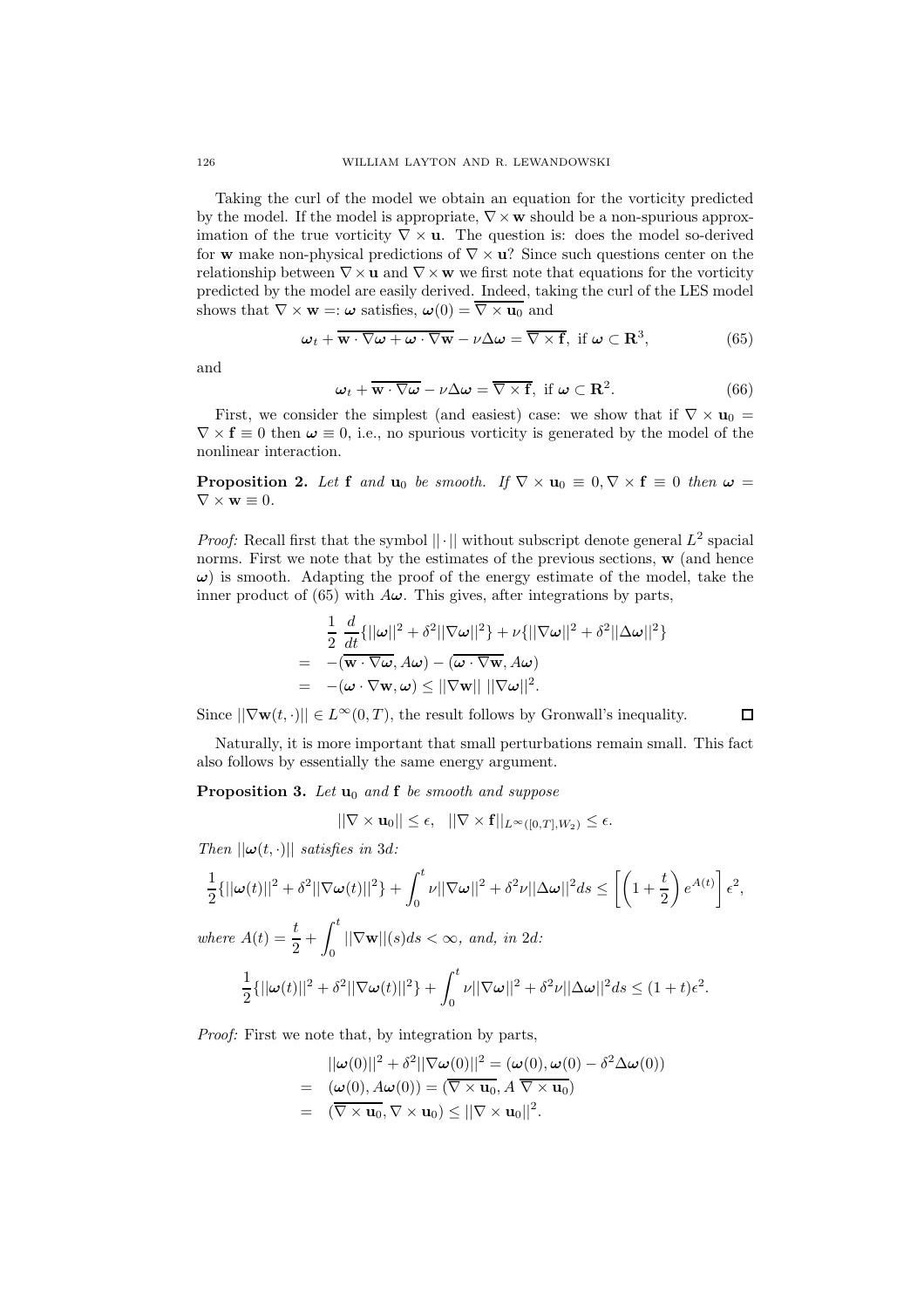By the same argument as in Proposition 1 we have, in 3d,

$$
\frac{1}{2} \frac{d}{dt} \{ ||\boldsymbol{\omega}||^2 + \delta^2 ||\nabla \boldsymbol{\omega}||^2 \} + \nu \{ ||\nabla \boldsymbol{\omega}||^2 + \delta^2 ||\Delta \boldsymbol{\omega}||^2 \}
$$
\n
$$
= -(\boldsymbol{\omega} \cdot \nabla \mathbf{w}, \boldsymbol{\omega}) + (\nabla \times \mathbf{f}, \boldsymbol{\omega})
$$
\n
$$
\leq \left( \frac{1}{2} + ||\nabla \mathbf{w}|| \right) ||\boldsymbol{\omega}||^2 + \frac{1}{2} ||\nabla \times \mathbf{f}||^2
$$

Thus, by Gronwall's inequality

$$
\frac{1}{2}\{||\boldsymbol{\omega}(t)||^2 + \delta^2||\nabla \boldsymbol{\omega}(t)||^2\} + \int_0^t \nu\{||\nabla \boldsymbol{\omega}||^2 + \delta^2||\Delta \boldsymbol{\omega}||^2\}ds
$$
\n
$$
\leq e^{A(t)}||\nabla \times \mathbf{u}_0||^2 + \frac{1}{2}e^{A(t)}\int_0^t ||\nabla \times \mathbf{f}||^2ds
$$
\n
$$
\leq e^{A(t)} \left(1 + \frac{1}{2}t\right) \epsilon^2,
$$
\nwhere  $A(t) = \frac{1}{2} + \int_0^t ||\nabla \mathbf{w}||(s)ds \quad (< \infty).$ 

2 In 2-d, the same argument can be used but the term  $(\boldsymbol{\omega} \cdot \nabla \mathbf{w}, \boldsymbol{\omega})$  does not appear on the RHS. Thus, the 2-d estimate does not display exponential growth.

Remark: An Open Problem. There is one more case for which the question can be formulated mathematically. In 2-d, the true vorticity equation is:

$$
(\nabla \times \mathbf{u})_t + \mathbf{u} \cdot \nabla (\nabla \times \mathbf{u}) - \nu \Delta (\nabla \times \mathbf{u}) = \nabla \times \mathbf{f}.
$$

This equation satisfies a maximum principle. Thus, when  $\nabla \times \mathbf{u}_0$  and  $\nabla \times \mathbf{f}$  have one sign,  $\nabla \times \mathbf{u}$  must also have one sign. Thus, it is reasonable to ask the question: if the initial condition and the body force exert only a counterclockwise rotation force on the flow, does the LES model (correctly) predict that only a counterclockwise rotation of the flow results?

The above proofs can be attempted to be combined with generalized maximum principle arguments. Unfortunately, the obvious combination fails (for a subtle reason we describe below). The mathematical treatment of this last question is an open problem.

To understand the point of failure, define  $\omega_- := -\max\{-\omega, 0\}$ . Taking the inner product of (66) with  $A\omega_{-}$  (and ignoring boundary terms) gives (following the above proofs)

$$
\frac{1}{2}\frac{d}{dt}\{||\boldsymbol{\omega}_{-}||^{2}+\delta^{2}||\nabla \boldsymbol{\omega}_{-}||^{2}\}+\nu||\nabla \boldsymbol{\omega}||^{2}+\nu\delta^{2}(\Delta \boldsymbol{\omega},\Delta \boldsymbol{\omega}_{-})=(\nabla \times \mathbf{f},\boldsymbol{\omega}_{-})\leq 0.
$$

Unfortunately,  $(\Delta \omega, \Delta \omega)$  does not have one sign. A calculation of  $(\Delta \omega, \Delta \omega)$ from the definition of  $\Delta\omega_$  as a distribution in  $H^{-1}(\omega)$  gives

$$
(\Delta \omega, \Delta \omega_{-}) = \int_{\omega} |\Delta \omega_{-}|^{2} dx - \int_{\partial \text{supp}(\omega_{-})} (\Delta \omega)(s) \nabla \omega_{-} \cdot \hat{n}(s) ds.
$$

The last term on the RHS can have any sign. Thus, direct proof fails.

Acknowledgements. The author William Layton thanks D.D. Holm and E. Titi for a stimulating discussion which lead to Remark 1.1 and Corollary 1.1. William Layton was partially supported by NSF Grants DMS-0207627 and DMS-0508260.